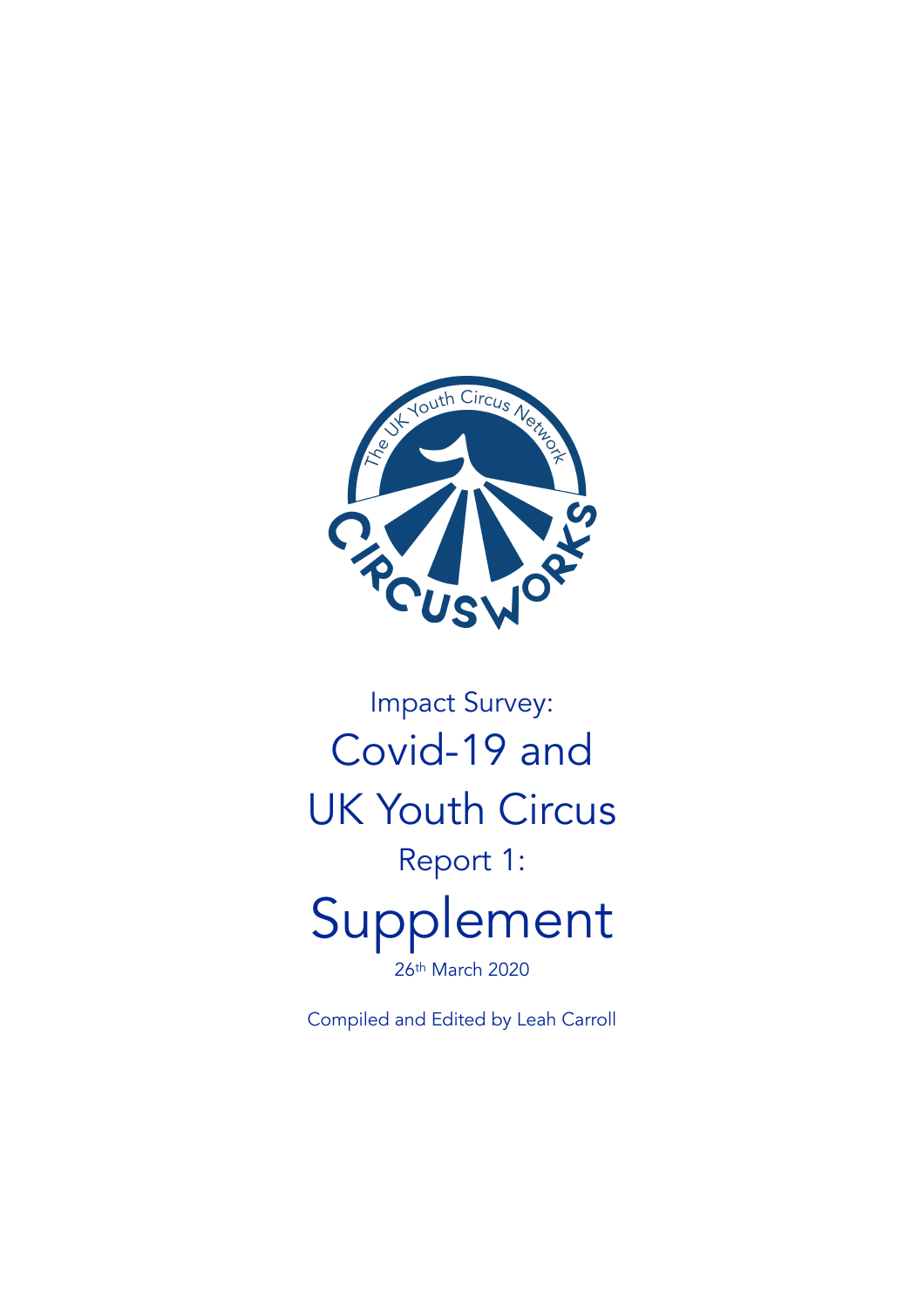

| <b>Long-Term Impact</b> |  |
|-------------------------|--|
|                         |  |
|                         |  |
|                         |  |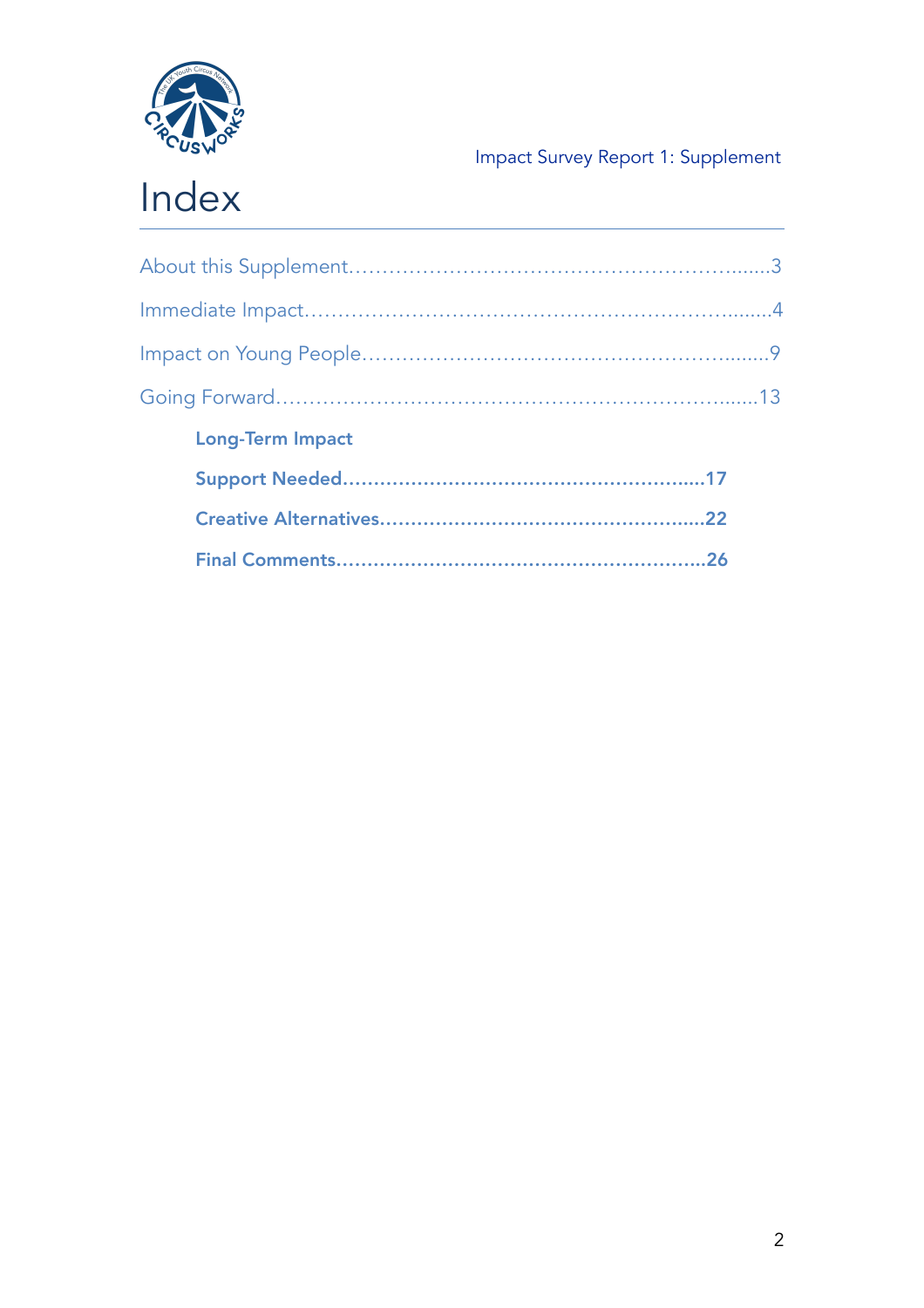

# About this Supplement

This supplement contains what youth circuses have to say about the Covid-19 crisis, in their own words. It is a supplementary document, intended to be read alongside our main report: Impact Survey: Covid-19 and UK Youth Circus Report 1.

Answers have been edited for clarity, to rectify grammar and spelling mistakes, and to protect anonymity. A few answers have been omitted, due to illegibility or because they were not relevant to the question.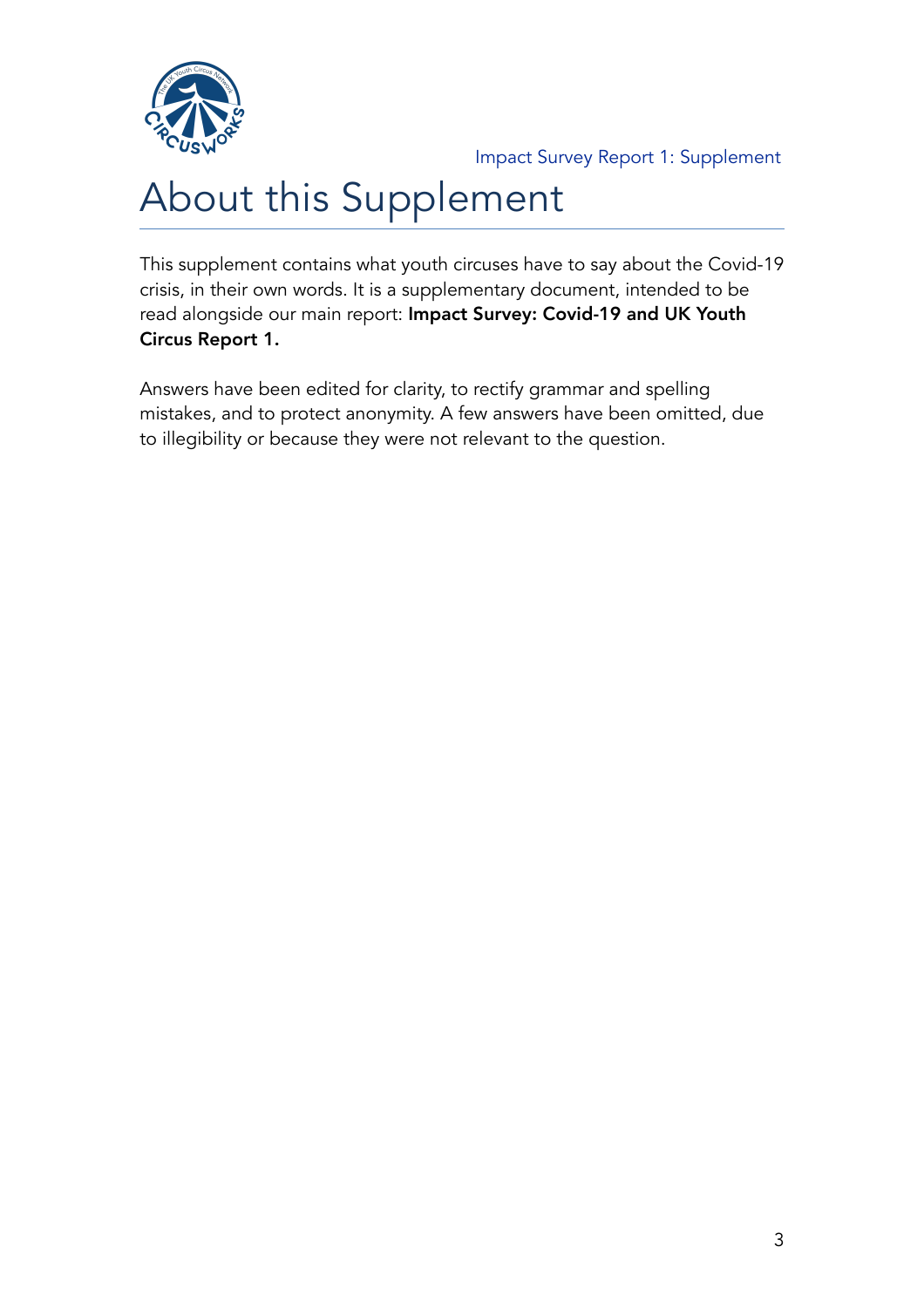

# Immediate Impact

What short-term impact, financial or otherwise, has the current situation had on your youth circus?

"Vulnerable young people are more isolated and more prone to anxiety. Loss of earnings for freelance staff."

"Difficult decisions about cleaning and safe working. Closing all activity and locking the door. Setting up and all working from home. Job insecurity and furloughing employed staff. All freelance teachers not earning. Creative approaches to service delivery on line. Stopping development projects."

"Children can't attend – this makes additional stress on parents and children that have the additional needs and are also having heightened anxiety with the unknown changes."

"Teachers' loss of salary (I am going to try and compensate for this as much as I can). Loss of weekly activity, which is something all the young people look forward to each week. They feel part of something and that something is no longer there."

"We have had to cancel our term 2 weeks early. We have also decided to continue to pay our teaching staff for the remainder of the term regardless of the cancelled classes. However, these 2 weeks have been offered as a credit/refund if needed to customers. While most have offered the remaining term fees as a donation to pay tutor wages, we do have several to pay back as refund, or credit, which will come out of our overall core budget. We currently have £5000 of Easter Camp sales awaiting confirmation on whether or not the camp will run, on top of the remaining 45% of spaces we were still looking to sell. Additionally there were intensive rehearsals from our Youth Circus Showcase at the end of April. As well as currently losing 2 weeks additional rehearsal, the showcase is a large source of income for us through ticket sales (estimated £7500, before expenses), merchandise (£2000 in t-shirts and hoodies), and the launch of our Donation Scheme, which is used for (among other things) bursary placements on the youth circus."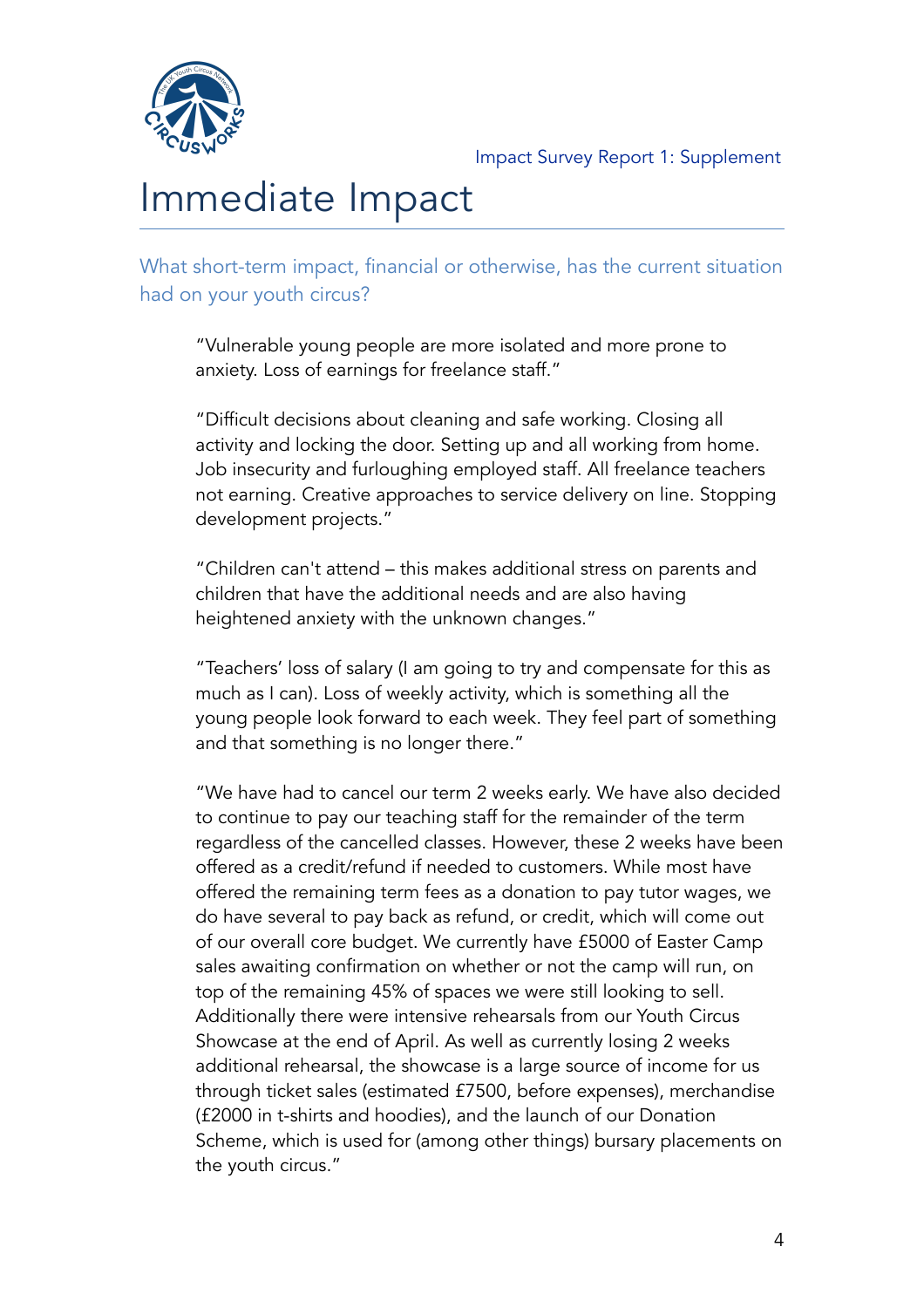

"We have had to process refunds for pre-purchased classes and workshops. Wasted money spent on advertising and marketing."

"As we have no income our instructors and the company are struggling financially. We are releasing YouTube videos, and looking into Zoom and other online class platforms, but we do not feel we are able to charge for this service as most of our students' interest is in aerial. In addition we were due to have a new venue come online but beam testing was cancelled last minute as the rigger went into isolation, meaning we lost the money paid hiring the equipment. With very limited unrestricted funds we will be unable now to undertake the testing until we manage to replenish these funds. We are talking to our funders to see if we can postpone the start of new projects or change the funds for use on work we are doing now but there is a very real risk that some funders will want to take their money back."

"We had to cancel our last two classes of term (but will be holding at least one online). We were planning classes for half of the next term, but it is now unclear whether they will be happening or not."

"We cancelled weekly classes for 25 kids. We shut our community training space, which means that we will lose hire fees. Local events with children's performances are cancelled. Festival events where our fire team would have performed are cancelled. Well-paid workshops with larger arts organisations for youth and elderly are cancelled. Our insurance is on hold. Extra checks on our hall have been implemented, luckily no extra insurance cost. As we're a charity and we own the building we don't have a mortgage, we don't pay council tax or business rates anyway. I'm self-employed, my assistants are freelancers, and we are all out of work. Government advice is that it's debatable whether I stop being self-employed. We have 2 youth applying to Circomedia, and they've lost their training space to work on audition pieces and won't be able to have auditions."

"Classes shut, no class income, freelancers have lost work and income, performances postpones, projects postponed."

"We are currently closed and trying to reach our students through online classes. We are unable to pay our self-employed team during the shut down."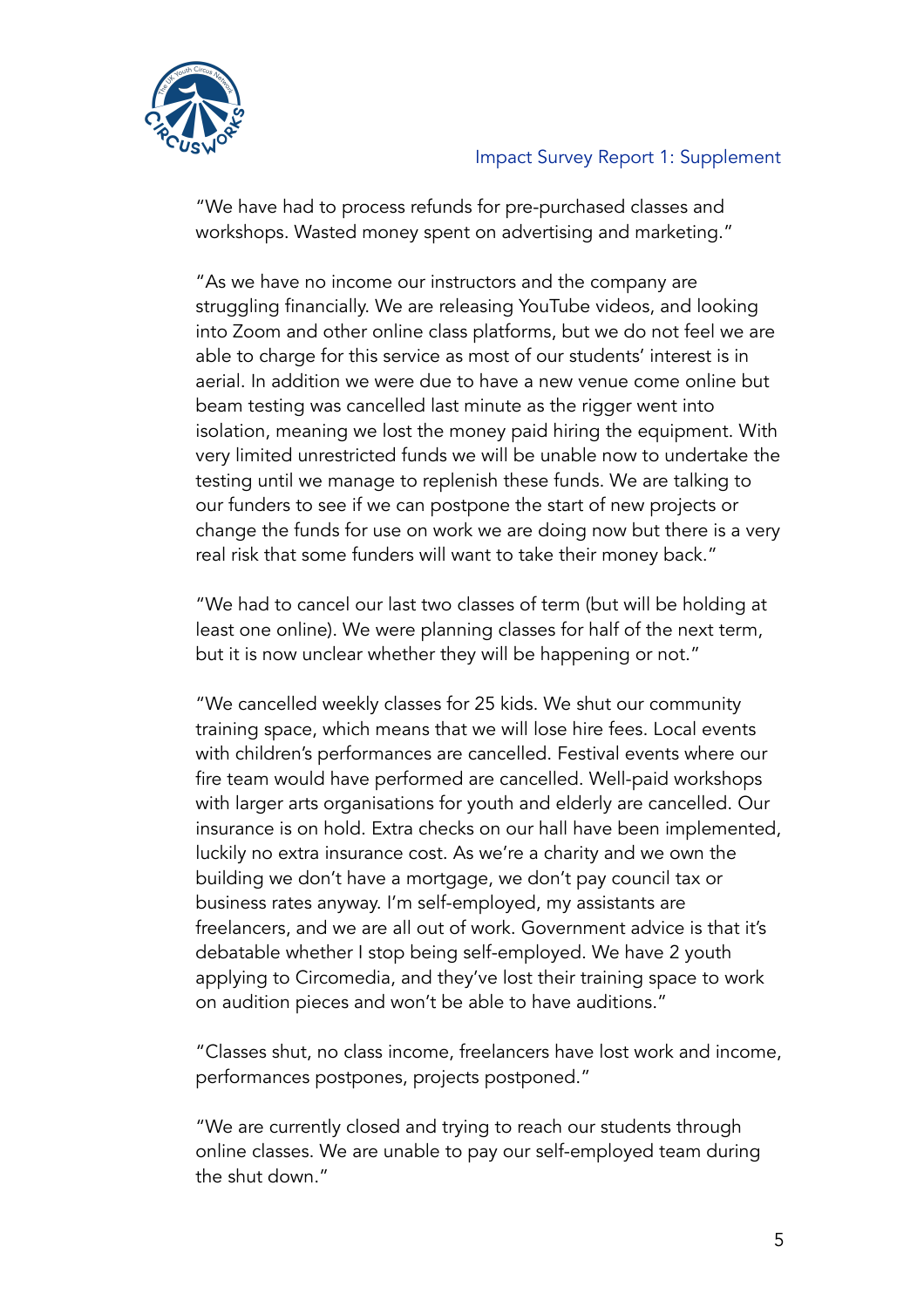

"The term was due to end in a few weeks, so payments have been made from parents up until then, and all so far have asked that their money is kept to be used to roll over to when we reopen. We do not own a building and the venue has assured me I'll be reimbursed. The future impact is small compared to many, as we only have one paid member of staff, therefore their weekly wages will be lost for the duration, potentially for the next term, and the additional funds raised that supported core costs."

"Our Youth Circus is the hub around which we build a year-round programme of activities of community arts practise. We have had to indefinitely postpone 2 major projects planned for Spring/Summer 2020 which have secured budgets and contracted staff, totalling £45,000. This is having a significant effect on our business and our Community."

"Far too early to tell. Will require detailed conversations with funders, landlords etc."

"We have had to close our workshops and regular classes until further notice. We have no income now that we are closed with some overheads and staff to pay. Our youths have no regular classes to attend - but we are looking at moving some of them online."

"We finished classes on Saturday the 21st of March, so we are yet to see the impact. We are working hard to try to provide some classes online for our students but we have no idea if this will work as we specialise mainly in aerial. The impact it has already had is that some of our teachers were unable to work last week due to isolation and other teachers have found other work, which could seriously jeopardise the school if we have no staff."

"I have no more income."

"No safe space to train and meet. Had to cancel all shows till July."

"We are closed for all classes, workshops and shows (adult and youth), so we can't trade. This impacts the income of our director who manages the school administration, and the income of all of our freelance staff, who rely on class teaching income to live. We don't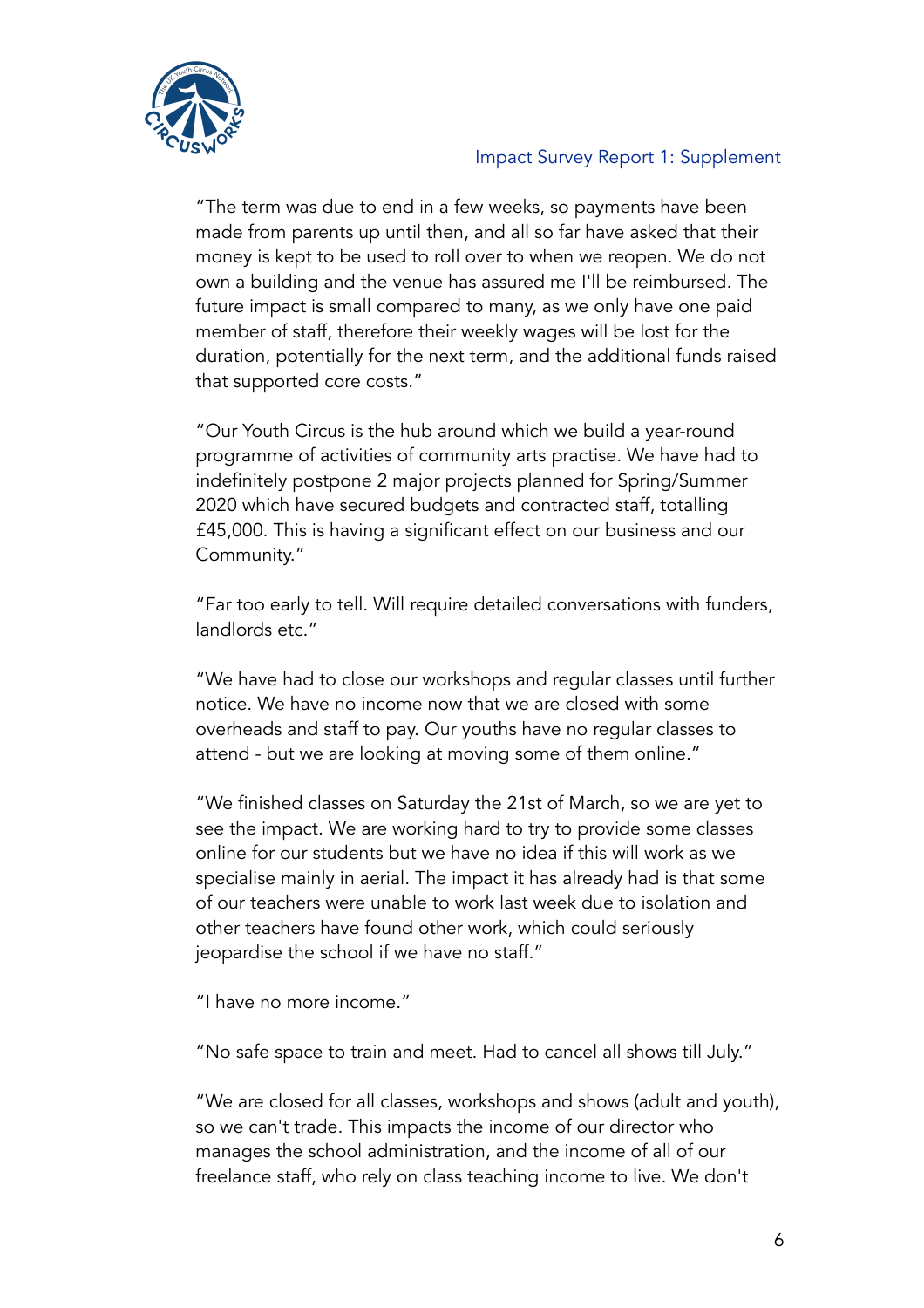

have rent relief and have just paid nearly £1000 in our annual insurance subscriptions. Everyone's finances are impacted, and even when we can open again, who knows if our customers will be able to afford to pay for classes, so I expect that our income will be well down for the long term."

"We have had to cancel the youth circus classes with very short notice. We have had to cancel our youth circus rehearsals and our show in the Spiegel tent Nottingham has been postponed – we have no idea when till."

"Classes closed. Any other activity closed. Performance and open weekend cancelled. Several events cancelled. Longer term planning disrupted. All income currently stopped. Work for all tutors stopped. Work for all admin staff severely reduced."

"We are busy talking to our customers, especially those now facing isolation measures with children who have additional or special needs."

"We have one weekly aerial class for young people. It is funded by the Mayor of London's Young Londoner's fund. We cancelled 3 weeks of classes so far and over Easter there were no classes anyway. We have paid the teachers their full fee for those 3 classes for principle. We are yet to go back to the funders and negotiate what to do after Easter if the lockdown is still in place. We would like to keep paying the teacher regardless of whether we run the classes or not as they rely on that income."

"No classes or class bookings for next term as we don't have a restart date. No income coming in, as there are no bookings. We will lose many students who may age out or lose interest during the closure. Freelance teachers are without income as we don't have any funds to pay them if we have no classes."

"A decline in drop in class members by 50% over 2 weeks."

"Massive social impact on the young people. Heartbroken (and we are for them) - as we are an inclusion project, many of our young people are vulnerable and so we are finding good and safe ways to connect with them digitally. Financially we need about £6K and IF we are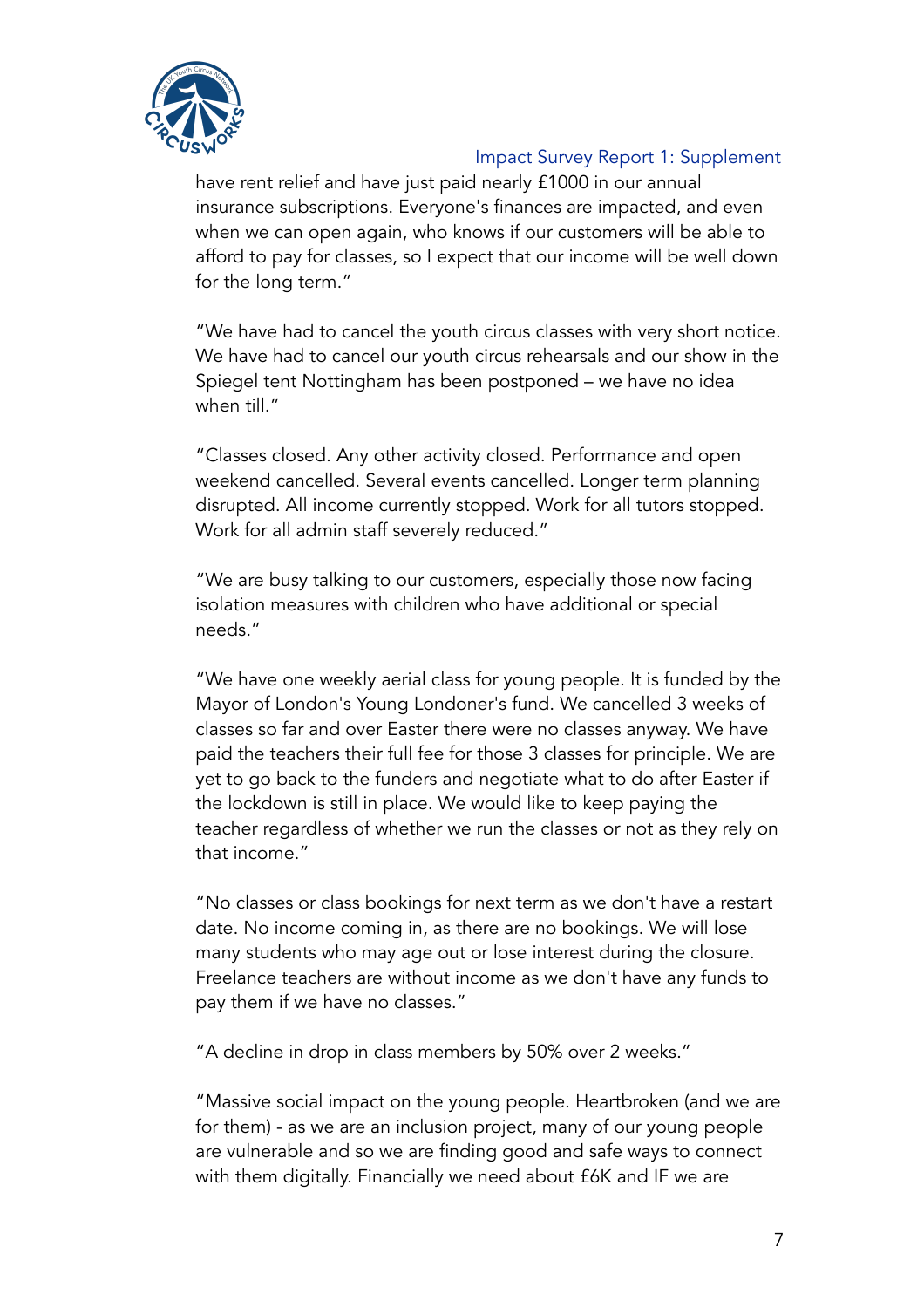

eligible for the government support we should be able to access that. Also - we frequently engage freelancers, and have some limited funding to do that. We will be asking funders permission to pay freelancers for \*future\* work. We need them to continue to work and to stay afloat so that our young people can continue to benefit from and be inspired by a range of quality circus professionals with a range of skills, in addition to our own staff."

"Right now we have absolutely no idea how our business will survive, and therefore our family, as this is a family run circus school."

"Have stopped all workshops indefinitely, we will pay all freelancers until the end of term (2 weeks work). Half of the workshops were paid for in advance by individuals; the other workshops were paid for by schools and organisations who have said that they will pay for the last 2 weeks of term. So no real loss in the very short term."

"Three freelance tutors completely out of work. They would have done Easter workshops plus a 12-week term."

"No students .. no income... no income – can't pay the premises rent, bills and staff. Let alone paying myself."

"Stress. Unknown."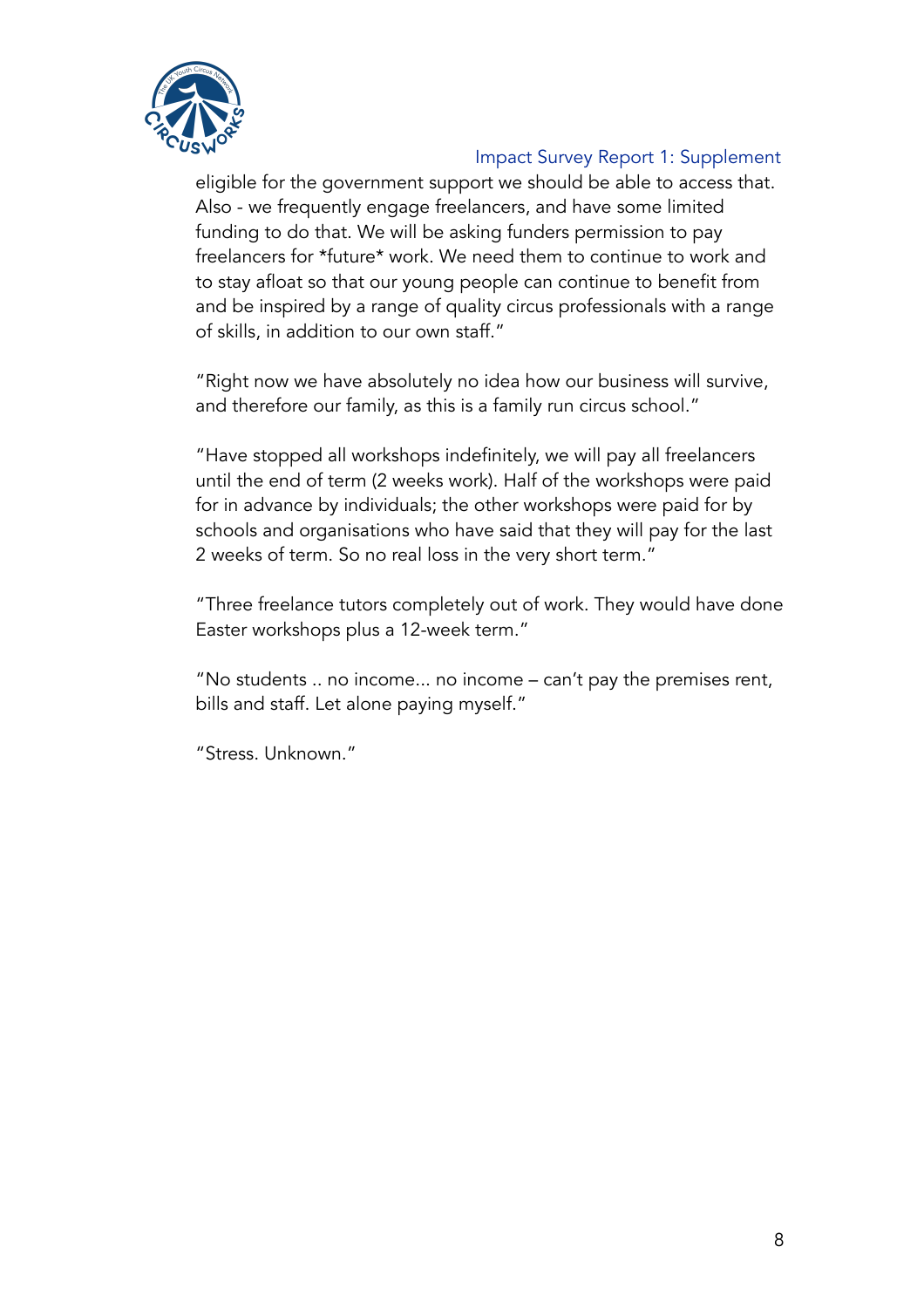

# Impact on Young People

What do you think will be the impact of not having a youth circus for young people?

"Boredom, lack of exercise."

"Disappointed and isolated. Worried for themselves and others."

"Loss of identity/security, happiness and fitness. All essential during a crisis like this."

"Social isolation: as, when their routines change, they become more avoidant of attending. In the past this has also included darker nights through winter, so it's going to be pretty hard on our students."

"A loss of social interaction and physical activity will have an effect on their physical and mental wellbeing. Whilst only a relatively small amount of time is spent at the classes, they contribute a huge amount to the young people's sense of belonging to something."

"For many it will be a disappointing and difficult time. Many of our students have been with us for many years and coming to classes is part of their world. For several of our older students it will be equally distressing as they were in the process of auditioning for, or had been accepted on to higher education circus classes. They are now worried about how this will affect their academic futures, their fitness levels, and their ability to audition if they have no space to practice or send a 'video' audition. The students will also be deeply disappointed as they have been working towards our Annual Showcase for several months now and it is most likely going to be cancelled. There are also a number of students who are on bursary placements or are a part of our Accessible Circus programme who will have had all their extra curricular activities cancelled, so I fear the impact will be exceptionally difficult for them and their families."

"Detrimental."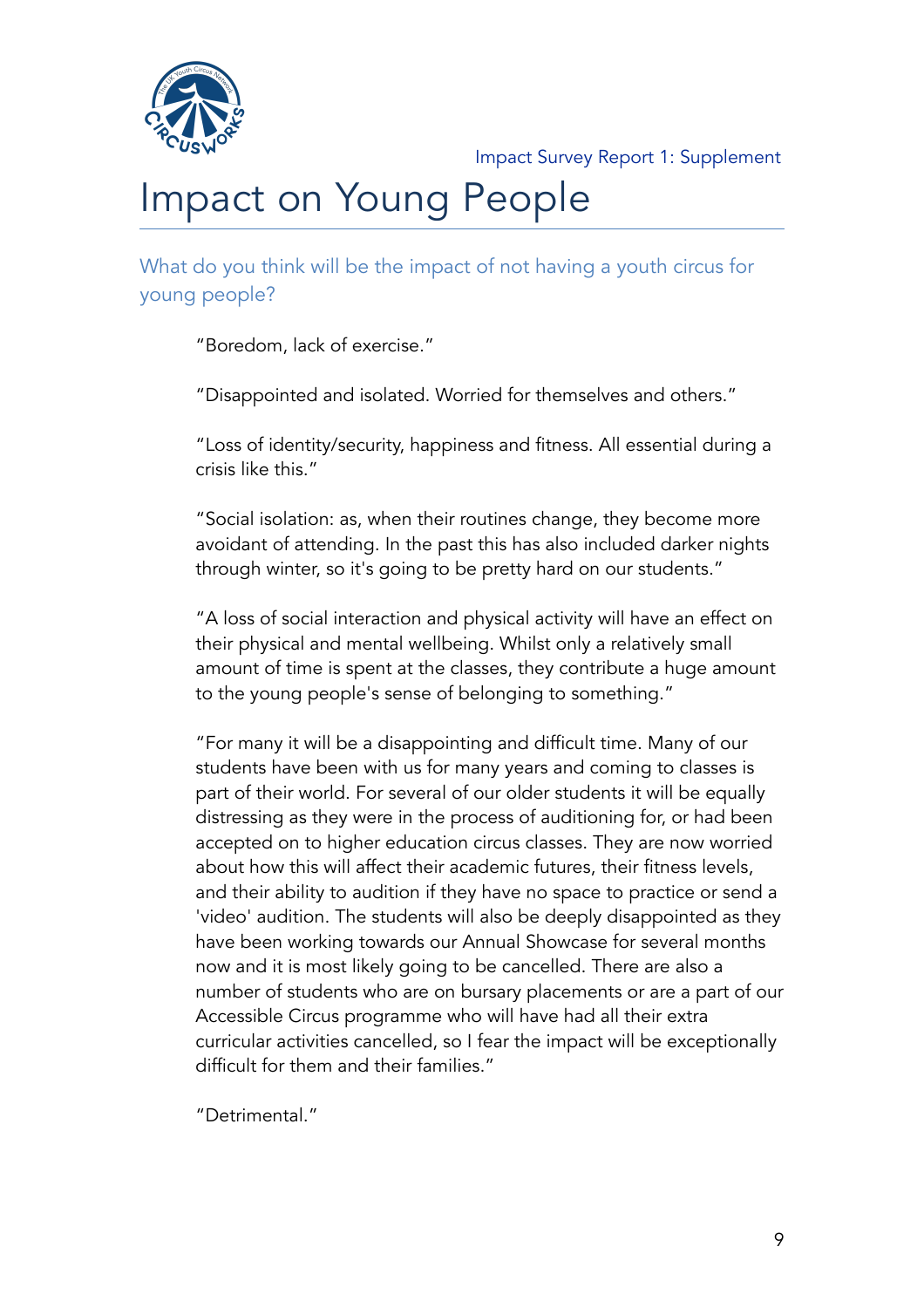

"They are likely to become less active in this time. Anxiety will rise especially when you add the closure of schools - normally in harsh circumstances coming to circus is a bit of relief - anxious and stressed faces come in and happy relaxed faces leave!"

"A lack of exercise and space to do exercise, which means they'll be hyperactive at home. Often parents tell us the children they bring are climbing the walls at home. The lack of community and friends making friends in the community is one of the key outcomes of our youth classes. They won't be challenged. They won't be getting any confirmation of their worth outside a school setting. They will lose the creative aspect and the sense of pride that that brings."

"Massive effect on sociability, fitness, mental health, confidence, resilience, and loss of skills."

"Isolation, emotional anxiety, distress, lack of contact, loss of friendships, safeguarding, lack of safe spaces, and physical and mental well being will be impacted."

"They will be confused and will miss the interaction with their friends. Circus for many is an opportunity to shine."

"The kids have all lost out on their activities, but we have distributed circus equipment to those kids that wanted it so that they can continue to practise during these unusual times. We are also guiding them towards online sources. We don't currently feel in a position to create new online material ourselves, as we are such a small entity, but are doing our best. We are going to try and start some online 'meetups' for the young people to help keep them all connected."

"Ours is a very tight group, all from the immediate local area. [Youth circus] is their only opportunity together. Some members of the group have problematic school lives, and are at critical stages of their physical, social, and emotional development."

"Huge. Losing out on all social activities, advice, support, food, and safe spaces."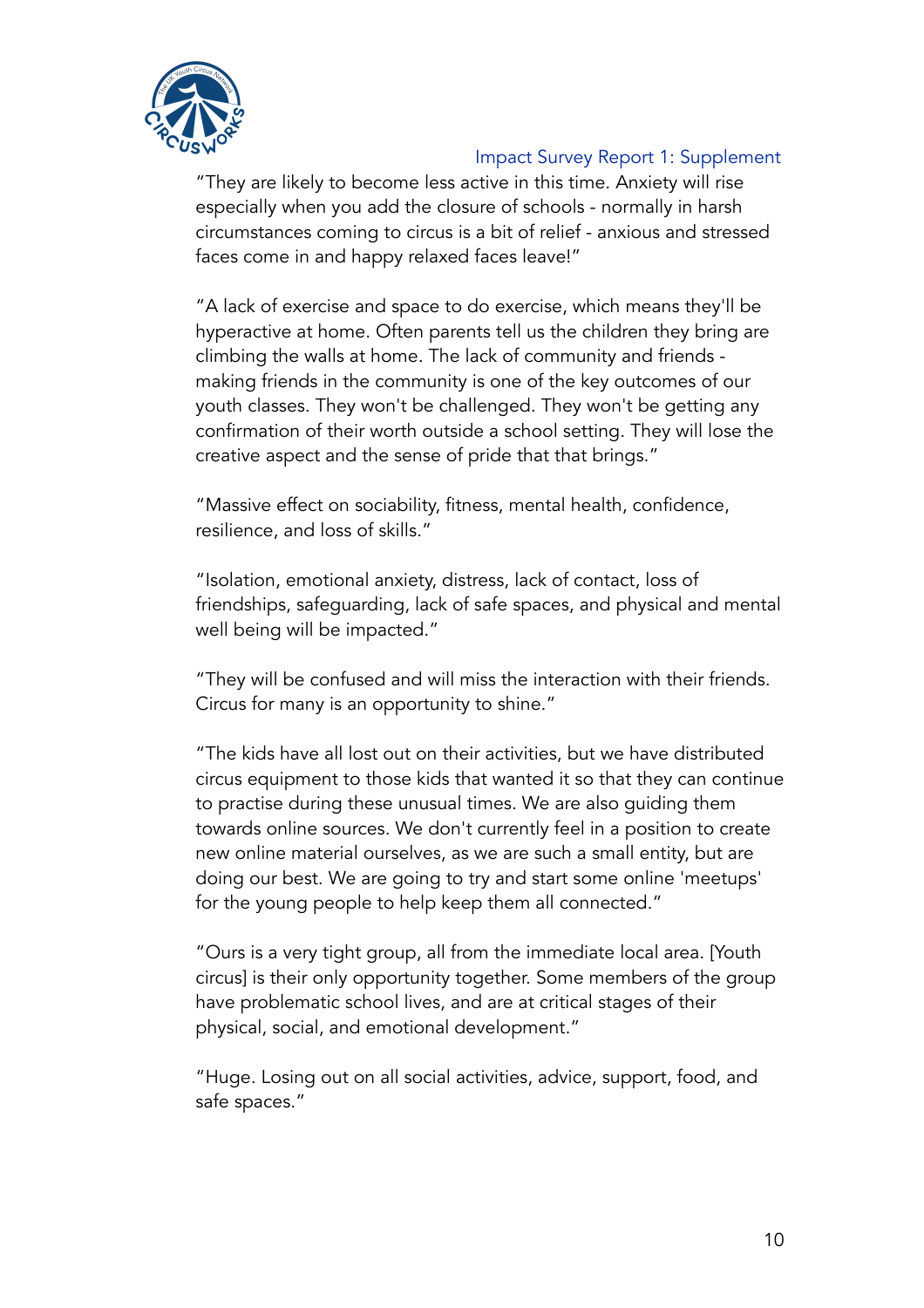

"Some of them are already very frustrated and unhappy about the situation. It will be difficult for our young people to keep themselves fit and to have exercise during this time."

"It will have a significant impact on health and well-being and on their social lives."

"Stress."

"Lack of space for training and socialising will affect some of the youths' physical and metal wellbeing. They work hard to prepare spring and summer shows and they are gutted that none of that will happen for now."

"Disengagement from the activity and potentially all physical activity. Mental ill health (circus is their outlet)."

"Many of them will be frustrated but we are trying to ensure we have regular contact with them through sending out emails and making video content. For the ones without access to internet it will be a big change for them and they will miss getting together seeing friends and developing skills. We also provide food for our youth circus company rehearsals to ensure the young people have had something to eat when we are rehearsing our show."

"For many circus is the thing they look forward to most in the week. We have had emails from parents since we closed saying this, and really hoping we can open again. It is an important social group for some of them, where they feel accepted and safe."

"Quite negative for them and their families."

"Our youth class is a haven for some of our participants. A place where they can come and do something they love, learn new skills, make new friends, a place where they can just be who they are with no judgement. Together with the school closures this will leave a gap in their life."

"Disappointing for them and they could lose interest in long term."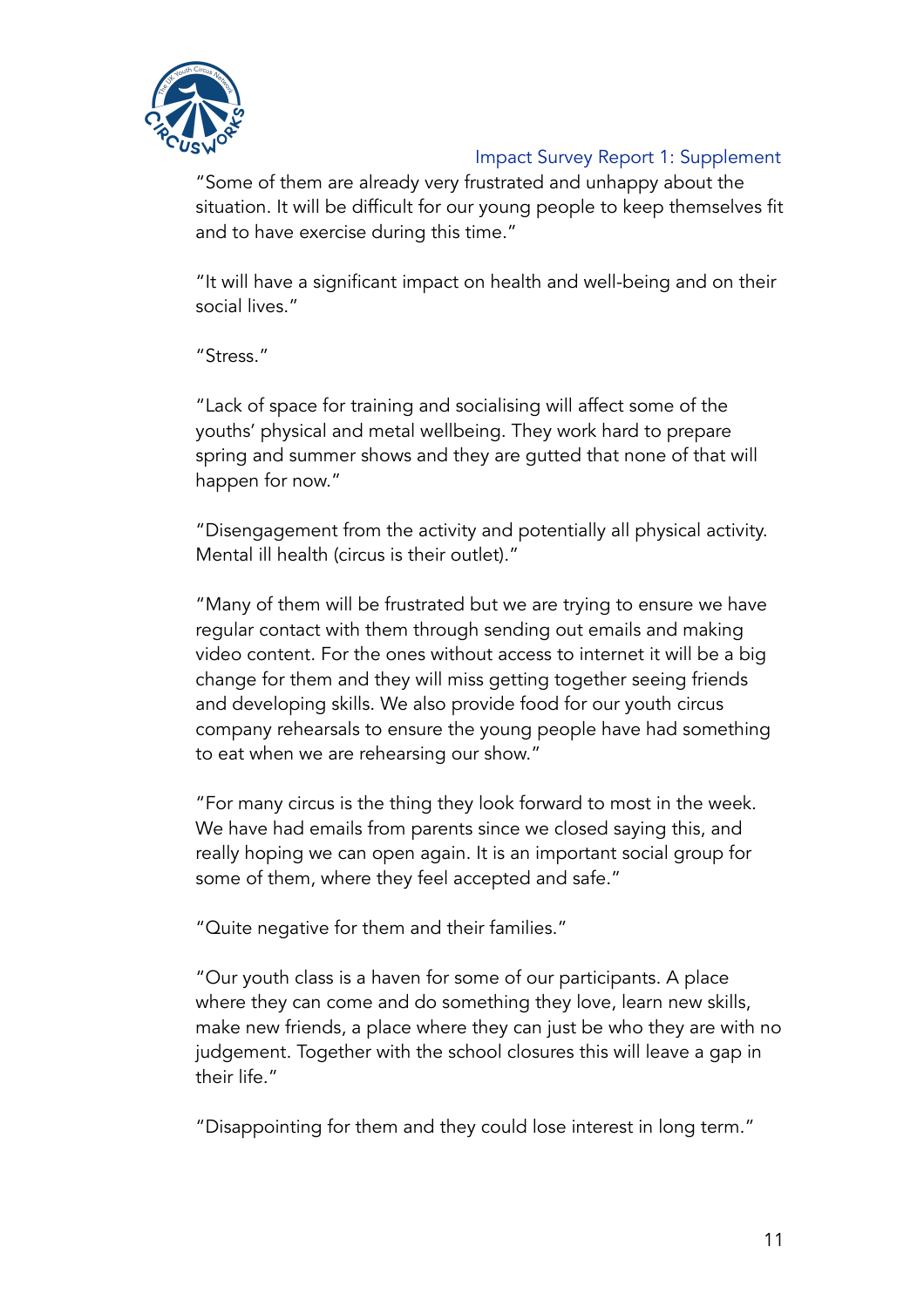

"Physically: They will lose strength, flexibility and the gains they have made with skill development and functional movement training. The social and mental developmental we work on in classes will cease. So many young people find our classes are their favourite part of the week. Many with neurodiversity or who find they don't fit in, do fit in with our classes. We provide a safe space for them to be who they are, and to learn interesting skills."

"For a lot of our youth students circus class is the only extra curricular class they do. Without it there will be a significant negative affect on their mental health, health and fitness.."

"This is hard to write about - it's emotional for all of us. We're trying to act on continuing to engage with them virtually; as for some of them it's nothing short of a lifeline. The impact for some will be huge, even for a temporary closure. They have substantial social and 'belonging' outcomes as well as skills.... so the impact could be that the confidence, resilience and sense of belonging they've achieved over years with us, having not had it elsewhere, could potentially unravel, and will take time to rebuild later on. We believe we've got sufficient organisational infrastructure to bounce back when the time comes, and we hope for their sake the time comes soon."

"Absolutely devastating. All of our kids absolutely love circus, it is often their favourite thing to do."

"No physical activity unless their parents teach them or they can go to the park. No social activities unless they have internet. Boredom of not going to school."

"Huge impact on fitness, social and mental wellbeing. For some it's the only positive interaction they have all week – they struggle with school or home issues. Some are keen to pursue circus as a career. We have many taking Duke of Edinburgh awards. We have regular young volunteers, learning to be assistants. We teach mainly aerial classes so impossible to do this via internet classes, although we have set up an online group to keep connected."

"No exercise. No social interactions. Missing their circus friends and networks. No personal development."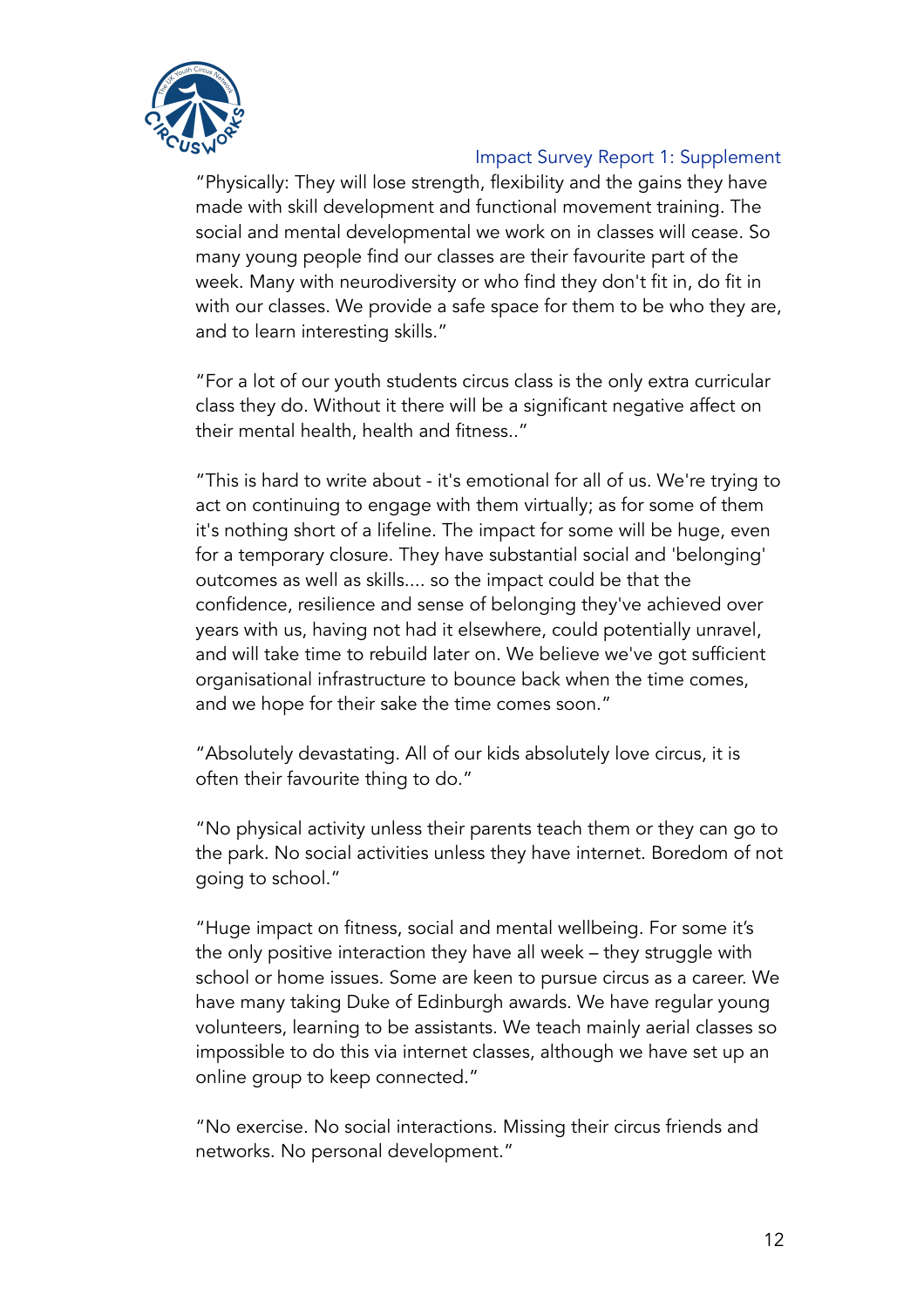

# Going Forward

## Long-Term Impact

What long-term impact, financial or otherwise, do you expect this situation to have on your youth circus?

"Drop in numbers, and potential difficultly retaining staff."

"It might be hard to get going again: there might be fear. Freelancers might go elsewhere for work. We were just about to take on a new space for all aerial activities: this is a complicated situation, which is very dependent on partnerships with local organisations, the town council, and on successful funding applications. Whether this will proceed in the same way later in the year we really don't know."

"Cash flow is critical to our survival - depends on how government support pans out. If we survive we will change how we work and our social role will be more important."

"We will lose a few students that need structure as parents are likely to not want to add distress with another change back to their normal time tables. Even though we are told that they know their children enjoy class once they are there, it's too upsetting to get them out of the home to attend sessions."

"Loss of members as well as regular staff who may have to go elsewhere for work."

"Our Youth Circus is one of the main sources of regular income that keep other aspects of our company going. Revenue from these classes pay a great deal towards salaries for core staff (non freelance/zero hour contracted staff) who are currently still being paid without income from their departments to support the financial burden on the company. It also contributes towards things such as rent, bills, and building maintenance, all of which will still need to be paid regardless of classes not running. The current concern for us is that without the revenue created by our Youth Circus classes to help support the rest of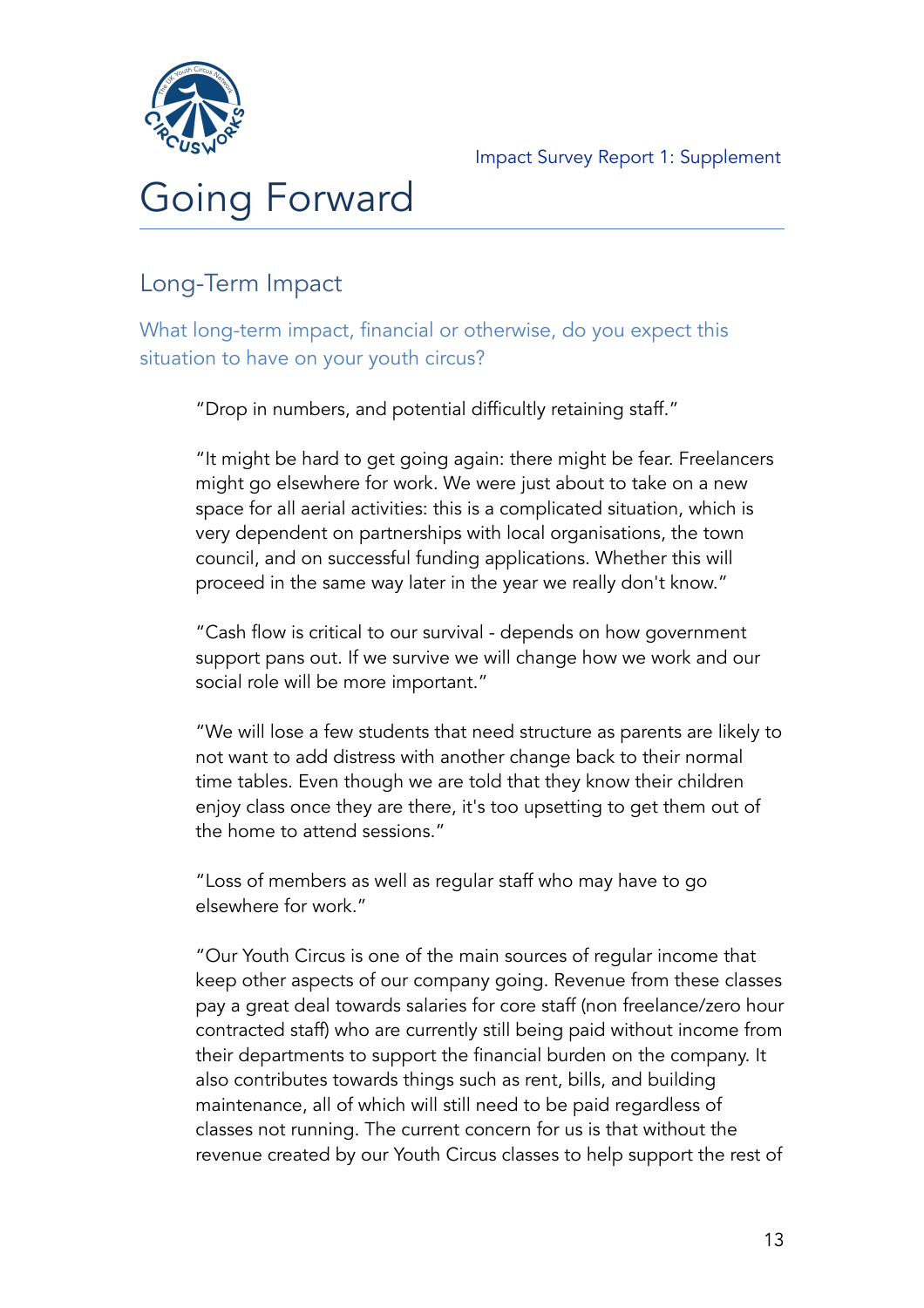

the company, we run the risk of not having a company to come back to when the crisis is over."

"Possibility of bankruptcy."

"We just don't know right now - even if we have the funds to start again, i.e. pay out for our venue hires etc., many of the parents will have lost their jobs / incomes and they may not be able to afford to attend."

"There will be a break in the young people's training, which is a shame, but can't be helped. We'd hope to have our classes start back up in September as usual. We worry that it will be difficult to fundraise for the classes. We've already had one funder come back to us to let us know that they're holding back on accepting applications, as they need to focus on what organisations will need because of COVID-19. But other than that, we feel relatively able to weather this."

"Our numbers will drop. We won't apply for further grants for development. Our reputation and ability will loose impetus."

"Critical. We may close as an organisation, meaning that our activities will cease and circus teachers and artists lose their work and income."

"We will lose our summer bookings and festival outreach work. But we hope to retain our regular students."

"We are fortunate not to own a building and only have one freelance member of staff, therefore we are considering this a hibernation period. If it goes on for too long, then we may struggle to get people back to the classes as they seek entertainment and solace elsewhere. Financially, the freelancer will have to seek work elsewhere. As the youth circus is just part of the work we offer, the same applies to the whole business which does engage other freelancers. The impact there will be much more significant."

"We don't know."

"Dire."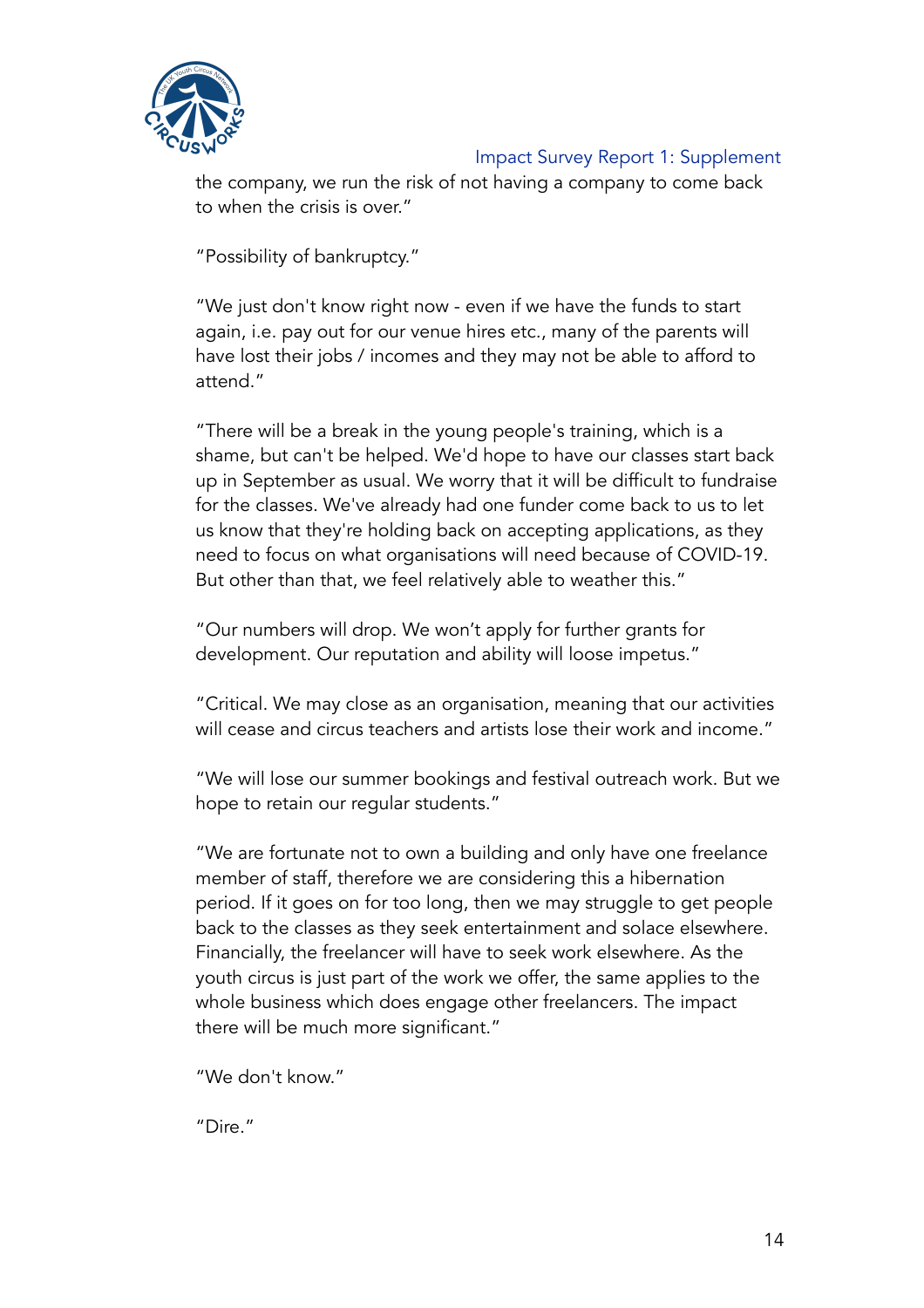

"It will make it difficult for our circus to make a profit this year. We will struggle to stay open if we do not recover with workshops and sessions when we are able to re-open. We are also concerned that many regular attendees may not return. However, we are looking at ways to work online and this may be something that we continue even when we re-open. Our future is currently uncertain."

"I am concerned children will not be coming back before September because their parents will not be able to afford classes for a while."

"Financial: obviously we hope we can keep the space we are renting, we will not have money to offer any extra training and buy new equipment, but we also worry about who will be able to come back due to their family situation. Lots of worries as nobody knows when all this will end."

"Instructors can't work, so they may find work elsewhere and not be able to teach again. Instructors can't keep up their skills as can't train (we are mainly an aerial school). No income at all (we are 100% self funded, no funding or grants support). Mental ill health as people can't do what they love. Physically unhealthy students lacking motivation to train at home. General momentum, development and zest for life lost when we are not able to bring people together - which is what circus excels at normally."

"Having such a long break will be challenging financially. The schools will most likely be on summer holiday after this is all over, which will impact further on us as we do a list of workshops in schools which won't be able to happen. We had just started planning our community youth circus show – this will have to start all over again, which means creating more print as all the details will be different."

"Definitely has the possibility of bankruptcy and the business and space not surviving. Possibly tutors and staff may no longer be available if they need to find other work. Participant base may die down if people are not engaged with the circus. People may not be able to afford classes if their incomes are also hit by this crisis."

"Don't know; we have to negotiate with our funders."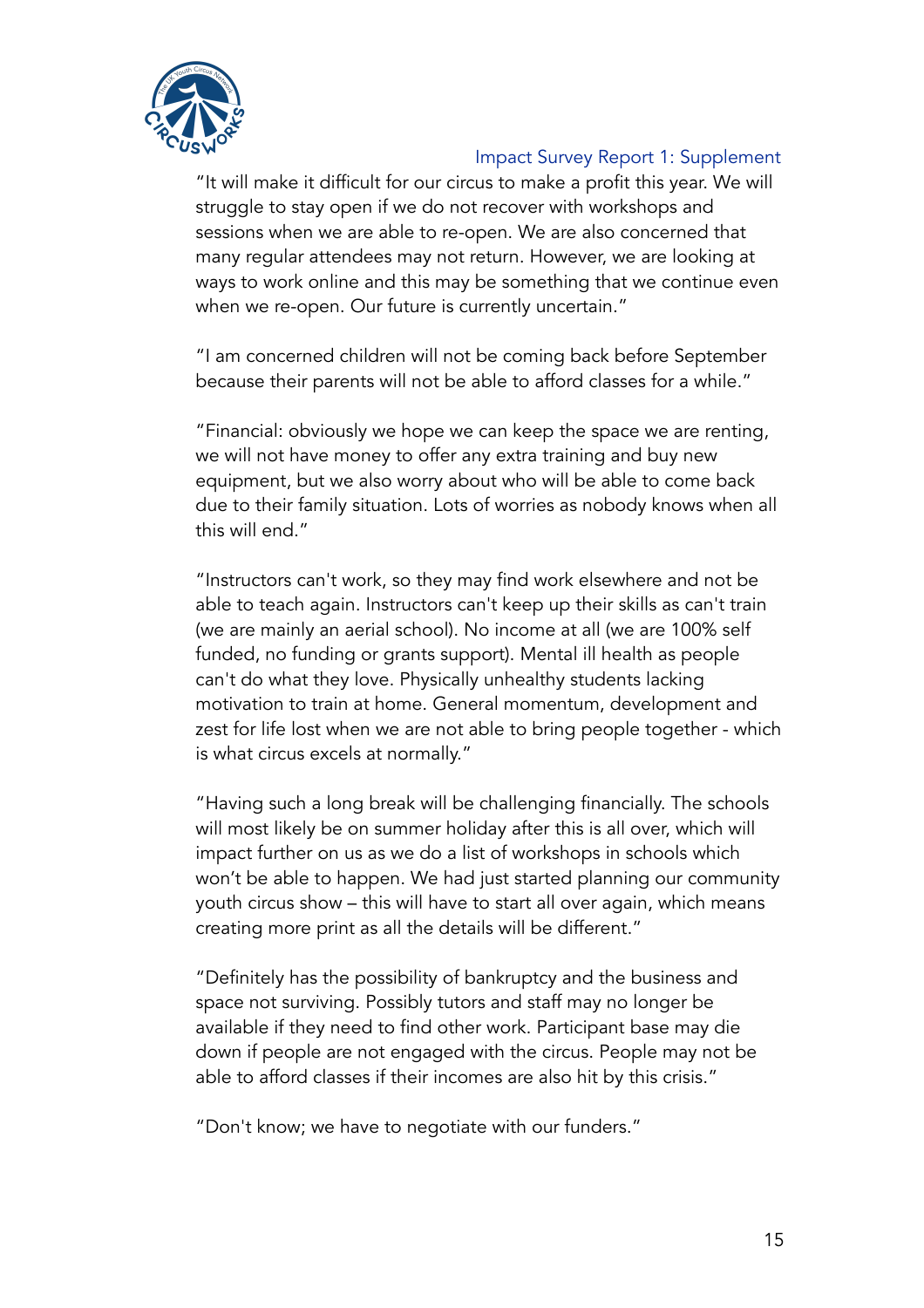

"Possible cessation of club for children if interest is lost, as well as not keeping them fit and healthy."

"Devastating. We would have made the first small profit this term, which we were going to use to: replace the mats, consider looking for our own premises, pay staff properly and employ an administrator for the first time. Now we will go into the next term in debt."

"A reduction in class numbers on return. Mental and physical health issues with youth members due to a drastic change in their routine."

"We are relatively robust, partly due to the way we work as a charity; we're \*mostly\* an inclusion project - grant funded and free at the point of use - and \*partly\* derive an income from external workshops. We don't charge for our internal workshops. Although under normal circumstances this makes us more vulnerable ('overly dependent on grant funding'), ironically, at the moment it appears that our grant funding might be that which sustains us in what might be a fairly lean period. Still, we don't really know. We don't want to think about it too much - and we very much hope we're eligible for the government support. It could make all the difference, as about a third of our income depends on the paid work – which has of course dried up completely. Longer term we hope that the young people who've been a part of us will still engage and that they will grow together again and be strengthened by the time apart - augmented, we hope, by our connecting with them online. We also might lose freelancers to other work, which would be a tragedy. They are so talented and make such a positive difference to our young people."

"I honestly don't know whether our circus school will survive this crisis without any support from the government."

"Will not work until..........who know when. Company will not trade for at least 2 months, looks like summer term will also be cancelled, possibly be able to do some work in the summer holidays but not banking on it. So really hoping that we can start up again for the autumn term."

"We may not have experienced tutors available to work on our return as the government are not supporting self employed artists/tutors. They have also lost all performing income so are facing real hardship."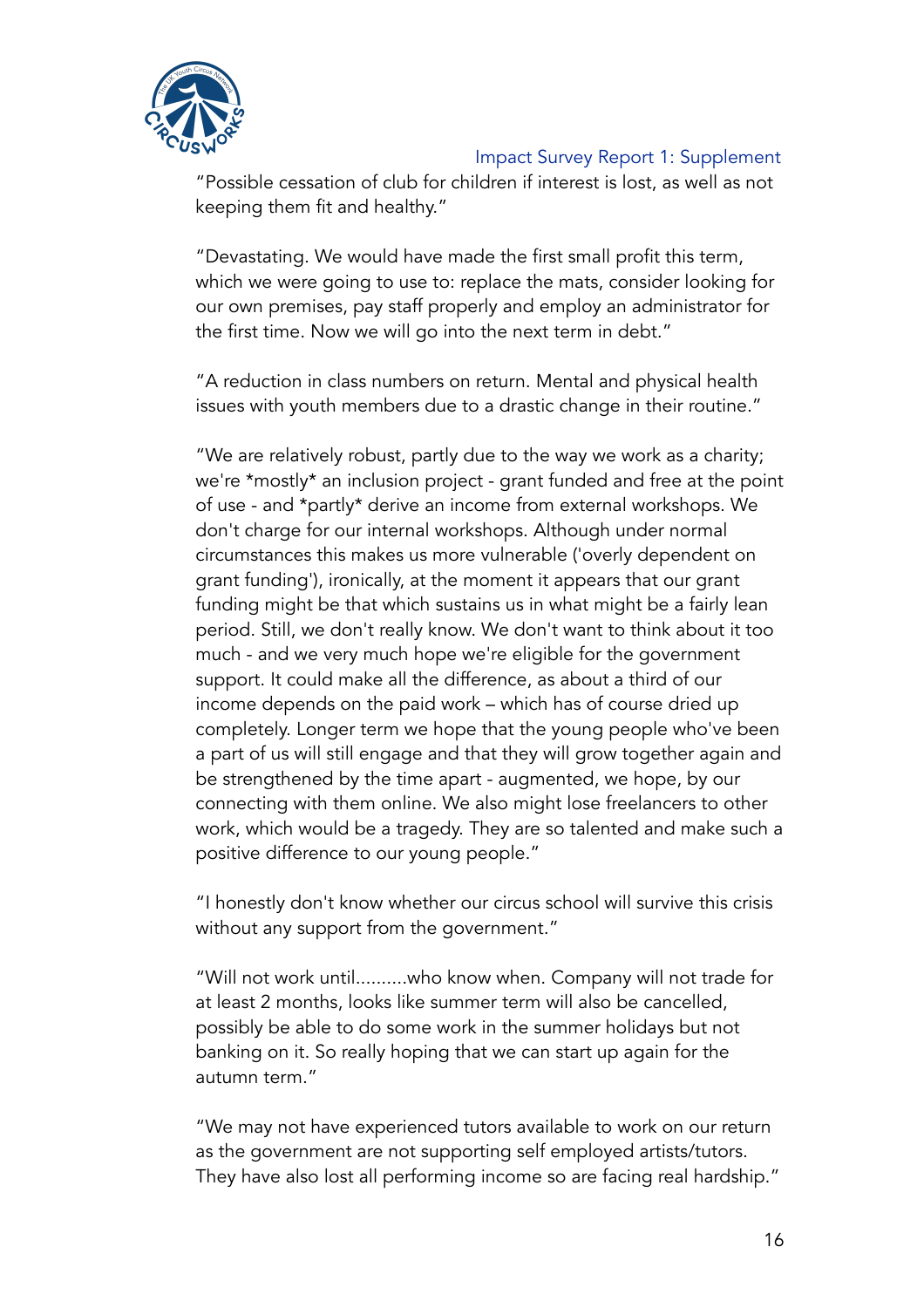

"My school will lose its premises and I'll have no collateral to put down on a new premises resulting in no circus school."

"I think this will make us change direction or change the way we run and engage with people. Questions of sustainability before Covid-19 were presented and this seems to have forced our hands."

## Support Needed

What support do you require, from central government or elsewhere, if your organisation is to continue as usual once this crisis is over?

"Support for self employed workers to receive an income. Grants towards core running costs."

"For the youth circus we would require some funding input in order to secure new premises and for a temporary part time management post to re-invigorate."

"Support for self employed teachers. Small business grant to apply to charities. Swift payment for furloughed staff, who should be able to volunteer. Business interruption insurance to actually pay out."

"A salary to pay my regular staff member would be great. Also a salary to pay myself for the work missed. This amounts to £200 a week for the youth circus work."

"80% of salaries - the 80% of salaries paid by the government would go to supporting the core staff of the youth circus who manage, coordinate, and run the department. The Arts Council has offered £90 Million for NPO's. Circomedia hopes to be included in this as to ensure that the rest of the company is supported while many of our regular financial revenues are shut down."

"Rent holiday on all studios."

"Grants on the same basis as rateable business."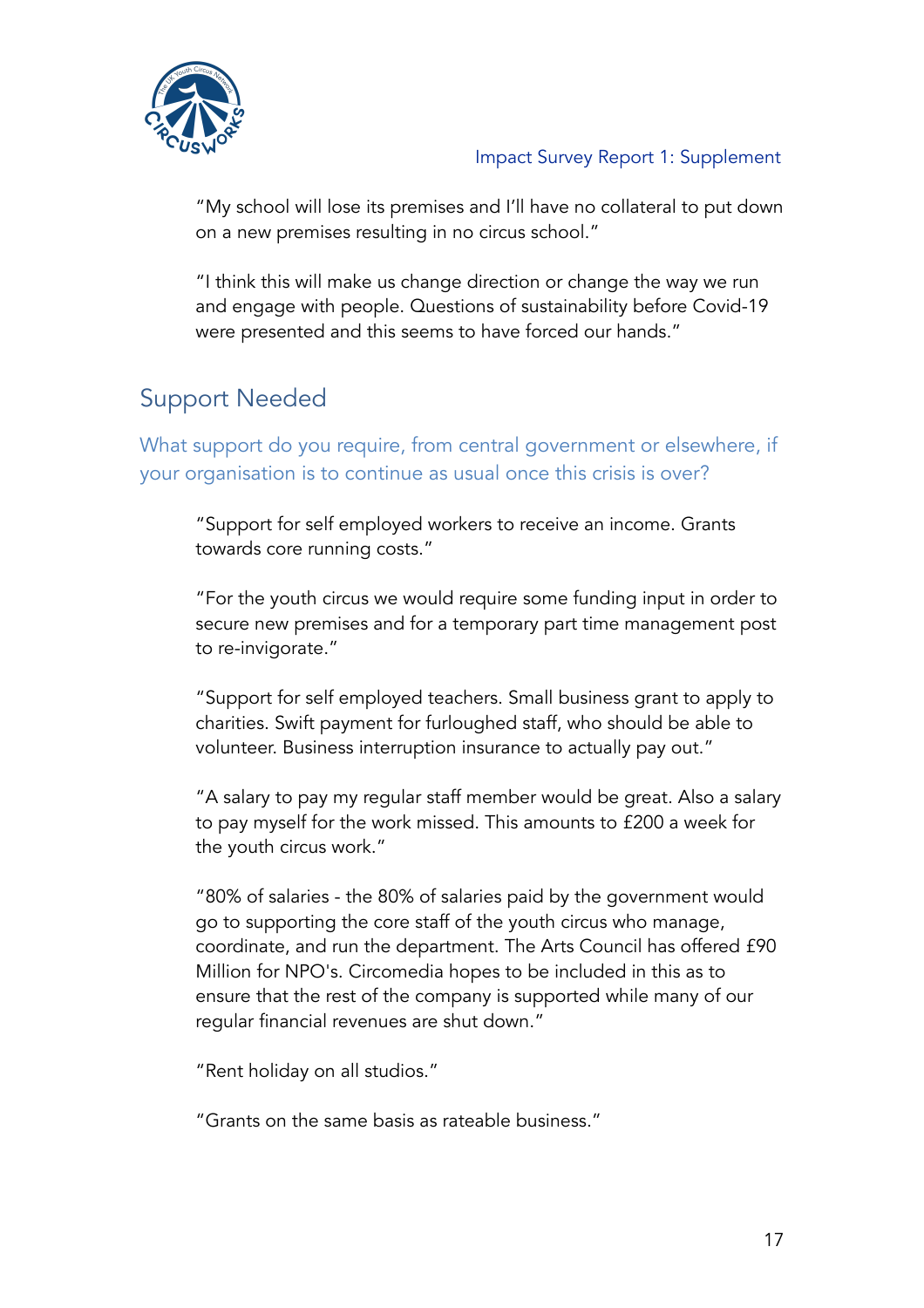

"We may need some additional funds. We also are relying on our Arts Council England and local authority funding to continue - of course if either organisation finds they need to repurpose their funding that will have an effect on us."

"Re-start up grants."

"Wage subsidy, freelancers benefits for a basic income, core funding to help build resilience and support staff, investment in circus arts to rebuild."

"We need grants to pay our outgoings while we have no means of making an income."

"Support the freelance workers in terms of a minimum financial support that would help keep them afloat."

"Better financial support for self-employed staff. All of us have built our lives & household expenditure around realistic expectations of regular income and long-term projects. We knew that our situation is precarious, and in normal circumstances we all take measures to mitigate that - suddenly being told that our best hope is to apply for Universal Credit/SSP when many of us have partners working in the same sector will result in extreme household poverty for all of us."

"Who knows. Depends what the country looks like when it is over."

"We need support to pay our employed staff during our closure and would like to also be able to support our self-employed staff where possible."

"£200 a week."

"I need financial help to get back to normal and keep my rented premises."

"Help with core costs, help with payment for freelance instructors, help with grants so that we can offer places for people who are financially struggling."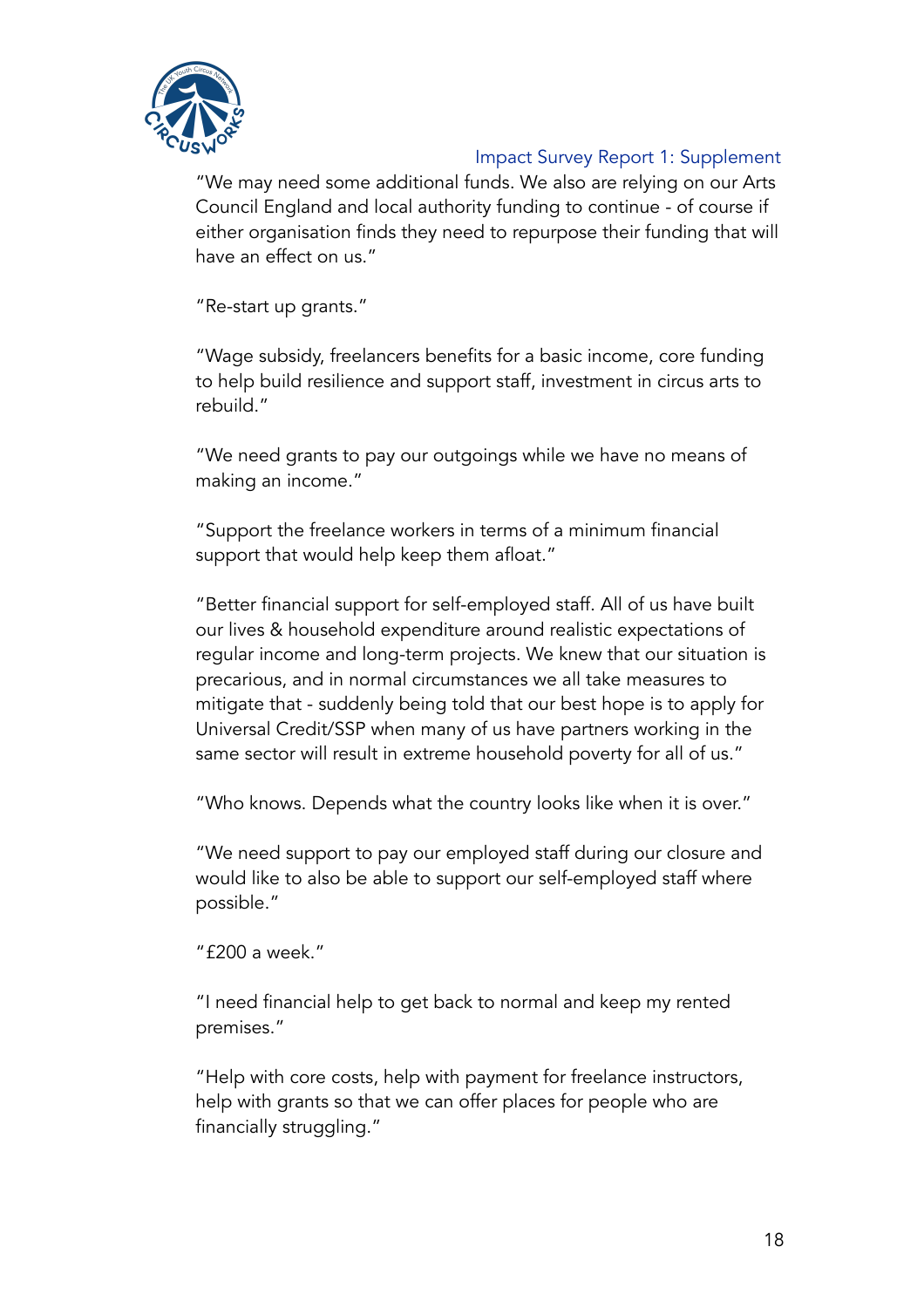

"Financial support. A better network in the midlands of circus companies: being able to support each other and be friendly to each other would be helpful in this period of uncertainty."

"Financial support to pay overheads for the place to survive. Government encouragement of the suspension of rent. Ways for tutors and key staff to survive whilst not working. Funding for expertise and support to start up online classes."

"We need our overheads paid and we need financial relief for the self employed staff."

"We require our funders to accept that we can deliver very little and they should suspend the requirements of the funding but let us keep the money and spend it as we see fit."

"To get the authorities on the Isle of Wight to recognize me to help children get fit, supple and healthy and stay that way, as most children do not know what a circus is."

"Support to pay the staff while the venues are all closed. All staff are freelancers, and we don't have our own premises, so we are not eligible for any of the assistance the government has offered. Small (very small) business support for companies not eligible for current government assistance. This could be help paying our staff or funding to pay the regular bills such as website maintenance, insurance, advertising. A one-off payment would help."

"Financial support to keep 2x core staff working on admin and accounts."

"We might well need to 'ask again'; if the three months that's promised isn't all there is, then the 80% salary funding is just temporary. It's already looking possible that in Wales charities would have access to gentle, easily accessible emergency loans (or maybe even grants) and we would hope to be in a good position to apply for such support."

"Financial support."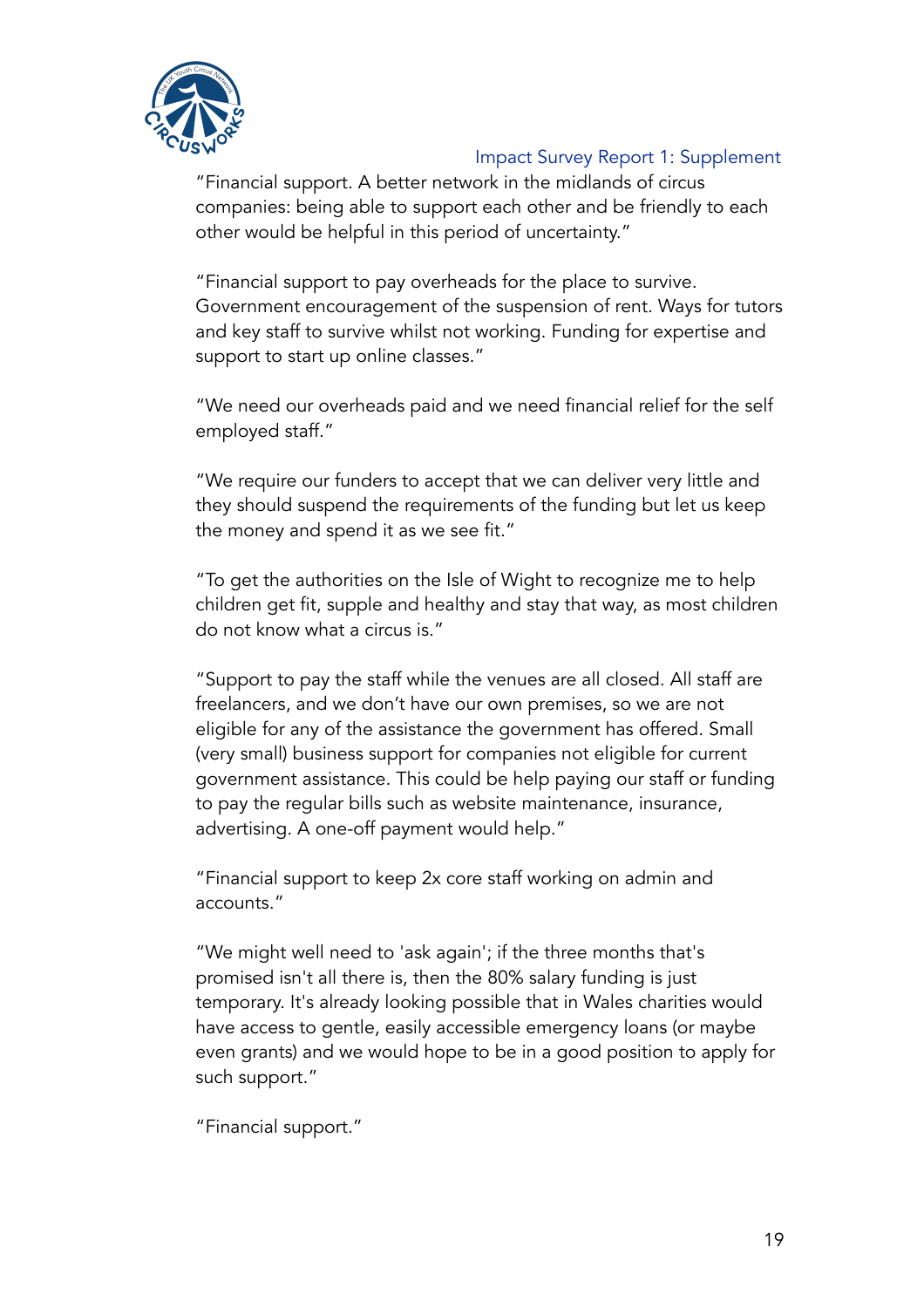

"The company has some reserves to pay outgoings on van and storage for at least 6 months. We rent a space for the workshops so no workshop = no rent. The biggest problem is the freelancers, no work from us or any other youth circus means that they have no money to live; some may be forced to leave the UK, others to leave London. Not sure whether if and when we can open again that we will have the same staff to work with us. So some sort of payment to the freelancers, or help with their rent."

"Support our freelance tutors with the same benefits as employees."

"Bigger support package for small businesses."

"I'm worried about if our team will still be around after this crisis. We can't afford to pay them right now."

### How can we (CircusWorks) best support you during this time?

"Sharing information and training tips and shows, that we can share with the community online."

"Not sure. Speak up for youth circuses."

"Circulate links to creative/learning opportunities for young people that youth circuses are generating. Share any government funding support insights."

"Find ways we can pay our self-employed for the work they would have been carrying out even though they are unable to."

"Not sure. It's honestly happened so quickly and I've been ill myself as well as trying to get my head round looking after kids at home! Sorry to not be more help!"

"Any information regarding help and support for zero hour contract staff/freelancers, so that we can continue to support our teaching team and offer help and guidance through this difficult and uncertain time."

"Signpost us to any financial support that may be available to support us now, or to deliver new creative projects to engage young people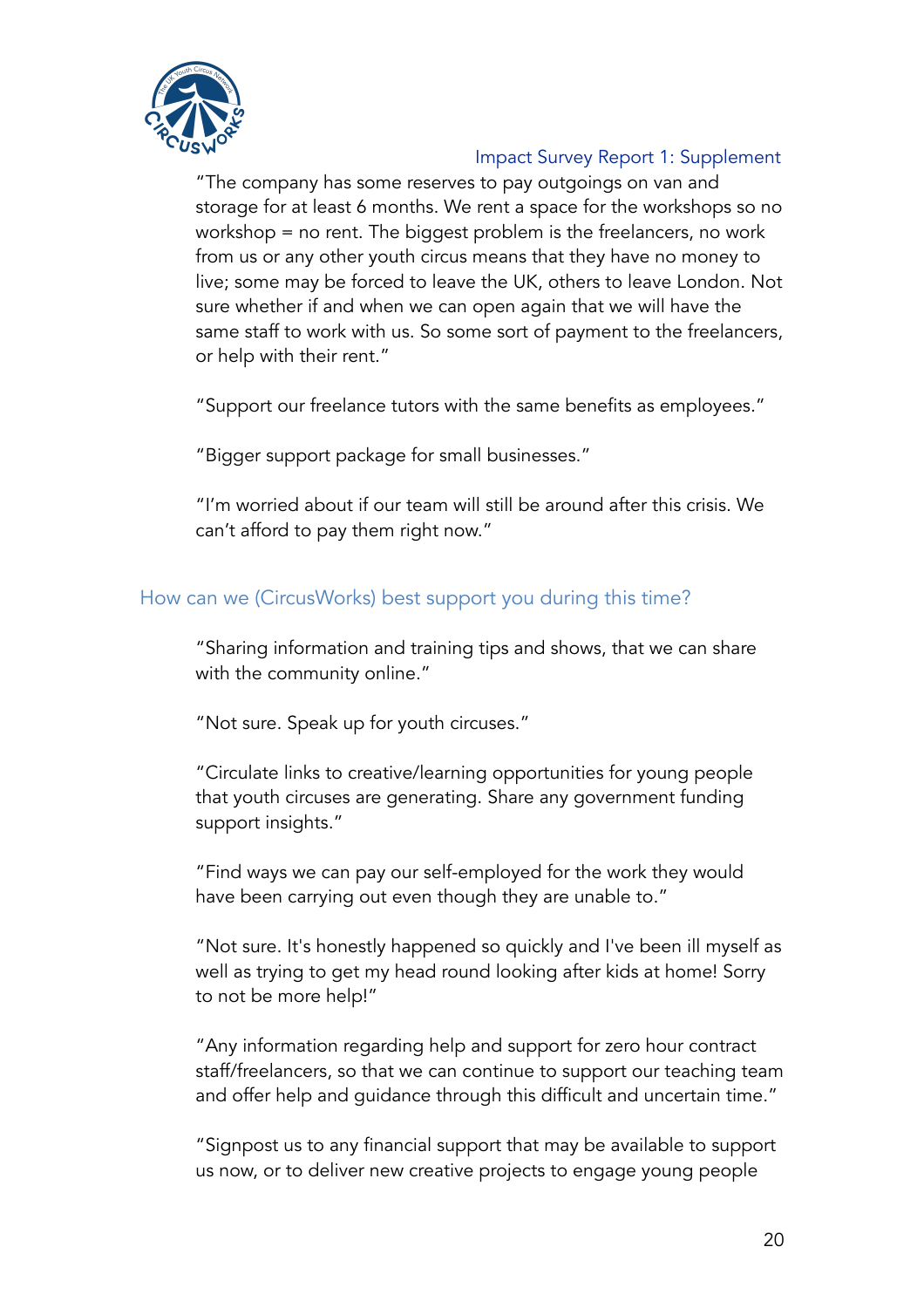

throughout this crisis. As well as support available to help us open up again in the future."

"Sharing information is always useful - if only to know that it's not just us going through this. It would be great to have a way to lobby with one united voice."

"Keep updating us with new information."

"You're doing an amazing job already."

"You're doing a grand job keeping us all connected. Thank you. Lobby for support of freelancers as well as workers/employed. Lobby for rent/ rate freezes or balanced approach to catch-up payments for those who own/rent their properties. Signpost to online courses that might help us manage ourselves, staff and clients through the crisis. Stay safe!"

"I think a measured response is important. What seemed important last week is already irrelevant."

"Having information on where help is available would be beneficial and also having information we can send across to our self-employed staff to help support them. It would also be nice to be able to speak with the whole circus community to see what others are doing in this time."

"Put pressure on the government to treat self-employed people like human beings."

"Resources that we can pass onto students to keep them motivated at home. Challenges etc."

"Keep us informed if you have information on financial support available to us. Keep us informed of any online circus content shows/ workshops/ advice for us as an organisation but also things we could send out to our youth circus in email to keep them engaged in circus and in the loop. We'd like to know about any youth circus conferences that might be happening once this is all over as we would love to bring our youth circus to experience more circus from around the world."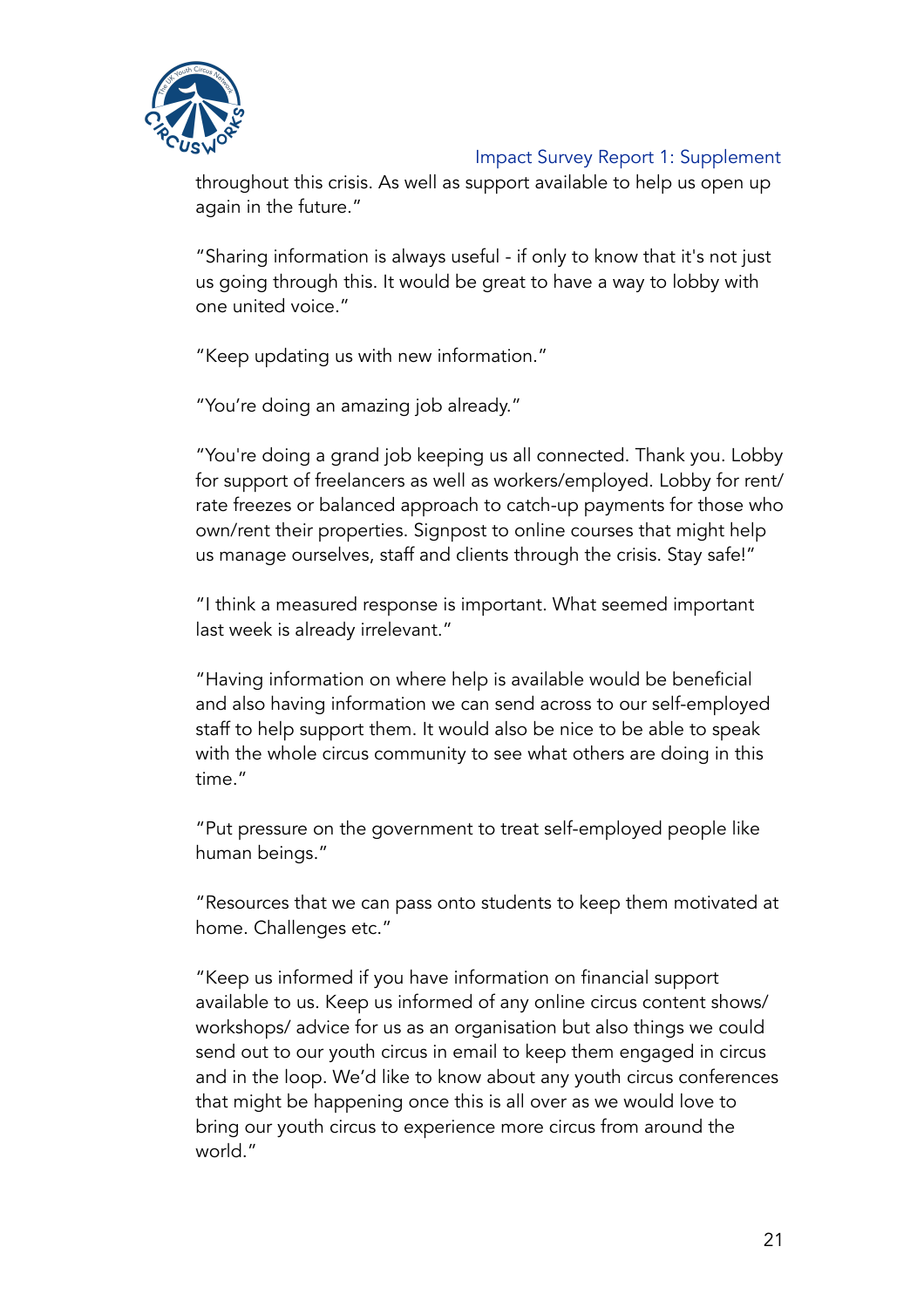

"Sharing experiences between organisations, including ideas and ways of coping and staying connected to our communities and participants. Lobbying government and other key bodies for support."

"Lobby on our behalf to funders to leave us providers alone to get on with the job."

"Please could you tell the authorities how good circus is for children's wellbeing from 2 year olds upwards."

"Lobby government for us. Keep us informed of funding we may be eligible for."

"Keep us updated on progress, funding and grants."

"Collate everyone's answers and represent us! THANK YOU!"

"Give us advice on how to access financial support."

"Help support the freelancers so that they get sick pay, rent help, and wages from government like full-time employees are getting."

"Information about financial help, and good online content to share with our students."

"Keep the useful blogs coming."

"Give us links to where to get money from to help carry us through."

### Creative Alternatives

What are you doing in the meantime? Are you considering any creative alternatives for keeping going or engaging young people during this time (for example developing content or online activity)?

"We are considering this, however it is difficult when equipment is involved. We have lent equipment out to members who wish to practice at home."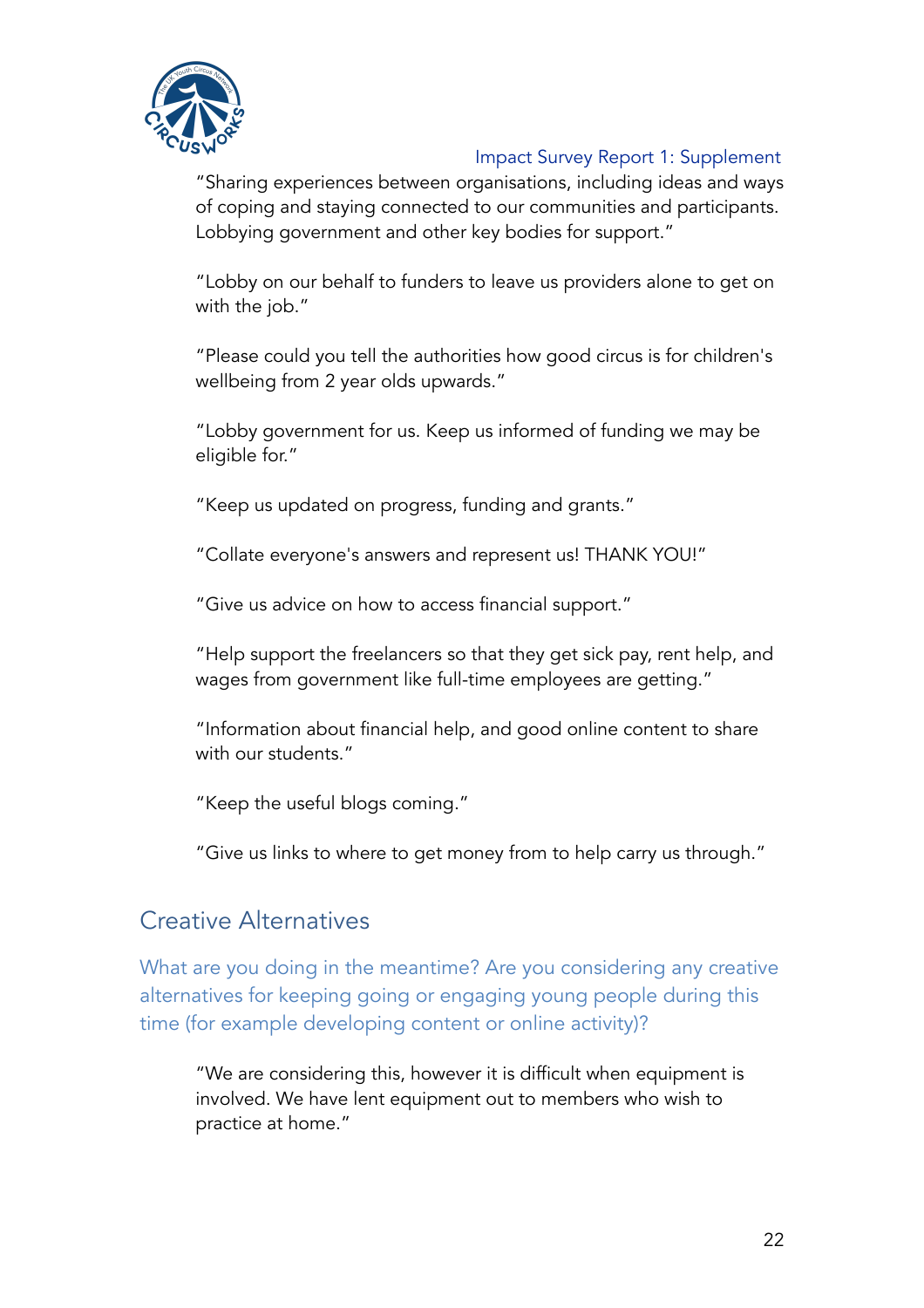

"We are developing online activity and content through the one part of the youth circus which has funding, but whether we can generate enough is unknown."

"Still figuring out how to survive, though we do maintain troupe company weekly online sessions. We are considering online activities and taking activities into key worker schools."

"We are working to create more efficient booking systems, but we also had plans to add additional classes after Easter holiday that will have to go on hold."

"Planning on starting online courses when I feel better."

"We have already launched our 'Youth Circus: Home Edition'. These are online video tutorials, activities, and games that students can do from the safety of their own home. We are releasing several videos a week that cover a wide range ages and of varying levels of difficulty. It will also features tutorials on how to make equipment. These videos are free to all. For quality and safeguarding concerns we currently have no plans to run online 'in real time' classes. However as well as these tutorials we are looking at collaborative projects that could see students still try to make a performance by sending us their footage which we will edit into a show."

"Looking into online classes - though these are currently not for profit with all proceeds going to our freelance trainers."

"YouTube videos of exercises and activities which do not rely on equipment. We are experimenting with free online classes. We are trying to get learn to juggle kits and circus at home kits - i.e. sets of juggling balls, rings, flowersticks and diabolos - together but need financial support to get these to people as they will not be able to afford the kit."

"We intend to run a class tomorrow and next Tuesday over YouTube live. We're sharing activities on our website and we'll be sending out regular emails with ideas for activities to do."

"I'm having problems engaging my youth in online activity by making it ourselves. I do not have more free time so making online classes is a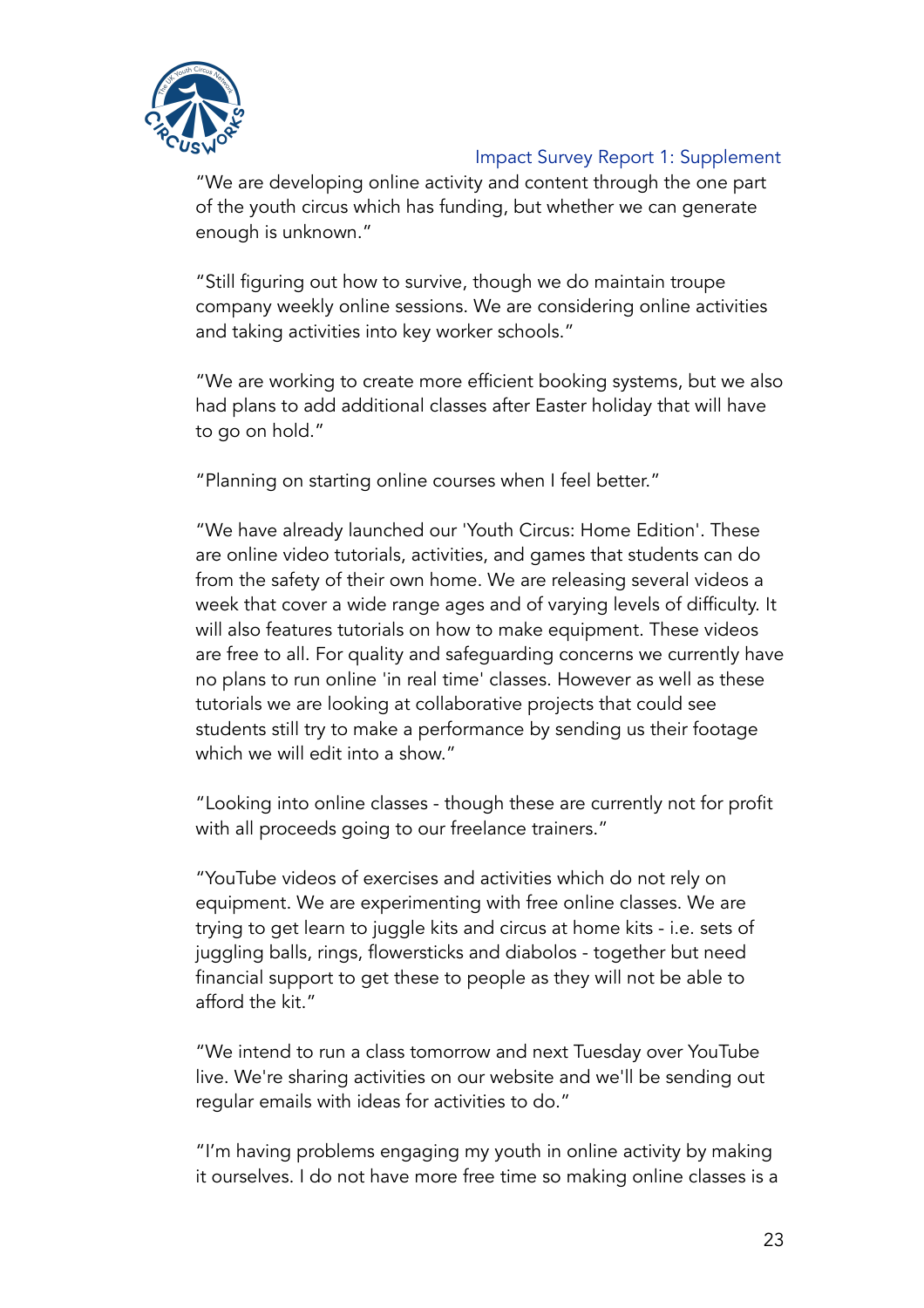

big ask. I am still wading through the extra paper work this has caused. Some people are saying I should do online stuff and charge or ask for a donation. Other folk are doing them for free, scorning those who charge. But they are undercutting those who need to charge. Most of my students are too young to have accounts on social media. I can see that it could keep the energy flowing in my community (of parents), which could avoid drop off, so we will probably start sharing posts from other people."

"Online activity, developing our online content."

"We are creating online content and have future plans to celebrate once we are allowed."

"I have personally felt overwhelmed with the offers online and don't feel I can compete, so I'm thinking it's better to signpost to the content others are offering. It just feels like a stampede that I can't be a part of. I have distributed circus toys to those who wanted them so they can continue practising. I hope to set up a virtual meet up for the youth circus when I get my head around how to do that safely. I'm taking time to practise stuff I never do myself setting myself challenges that allow me to be a little selfish. I've offered to volunteer in my local neighbourhood."

"We're already delivering small items of equipment to members' households, and are planning to roll out a project where households can order 'make your own' packs (at cost price), for circus equipment and small-scale outdoor art installations. Our town was recently flooded, so we're hoping to make the artwork/installation aspect of this appropriate to our situation."

"Considering a variety of options but it's hard to plan far while the goalposts change."

"Yes we are looking at setting up live online classes during this time. We are also looking at ways people can help support the business through merchandise etc."

"No! Already over done."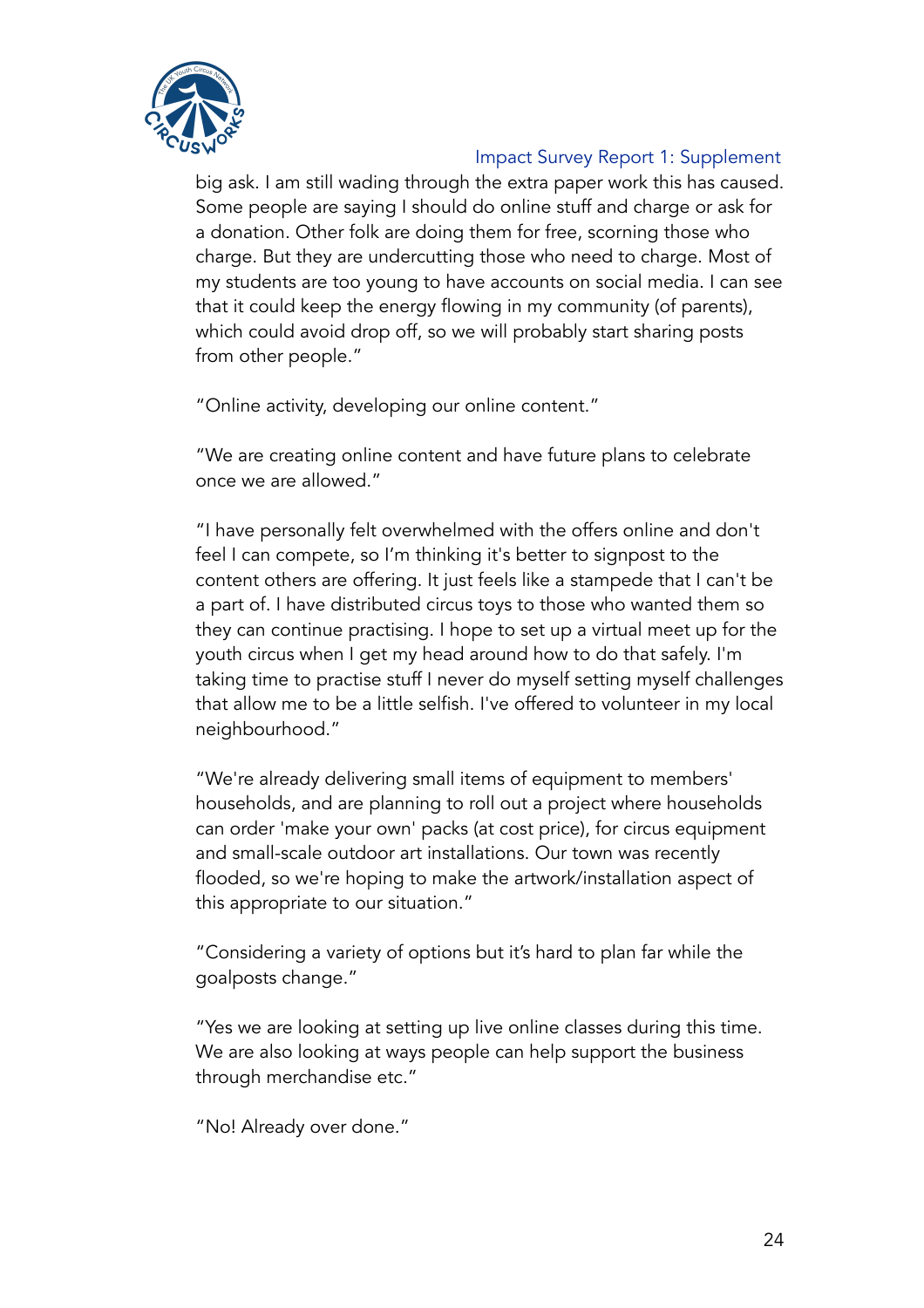

"Yes; thinking about online engagement and competitions and fun things to share, to keep the group going and giving them assurance we can get through this together, and to support their personal training at home."

"Currently developing videos and a home learning pack for a home school circus project."

"We are doing some ground based online content."

"Definitely looking to develop online content, but we could do with some expertise..."

"We are looking at work with small groups, outdoors."

"One of the participants has set up a WhatsApp group so the group can keep in touch and maybe do online conditioning classes."

"Creating online videos for students to continue conditioning and flexibility training. Setting conditioning goals that they have to achieve before we come back. Possibly make more merchandise to create a small income and interest and ownership of the school."

"Haven't had time to think or plan anything yet."

"Absolutely. We have had online staff meetings and have been circulating information and ideas as well as 2 staff undergoing online digital safeguarding training, and we've got a plan together to 'meet' our young people safely online this week. Video content has been created but not yet edited or published."

"Yes we will try to develop online activity, but since the company is run by me alone and all my staff are self-employed and unable to be paid by me, there is only me. It will take me 3 months of admin just to close down the school for this crisis, so how I will find the time to organise online sessions, especially when we are predominantly an aerial school, I am not sure."

"Will be living off savings and wife's small income (but also not sure how long she will be working). Am hoping that some schools and disability organisations can employ us to deliver workshops once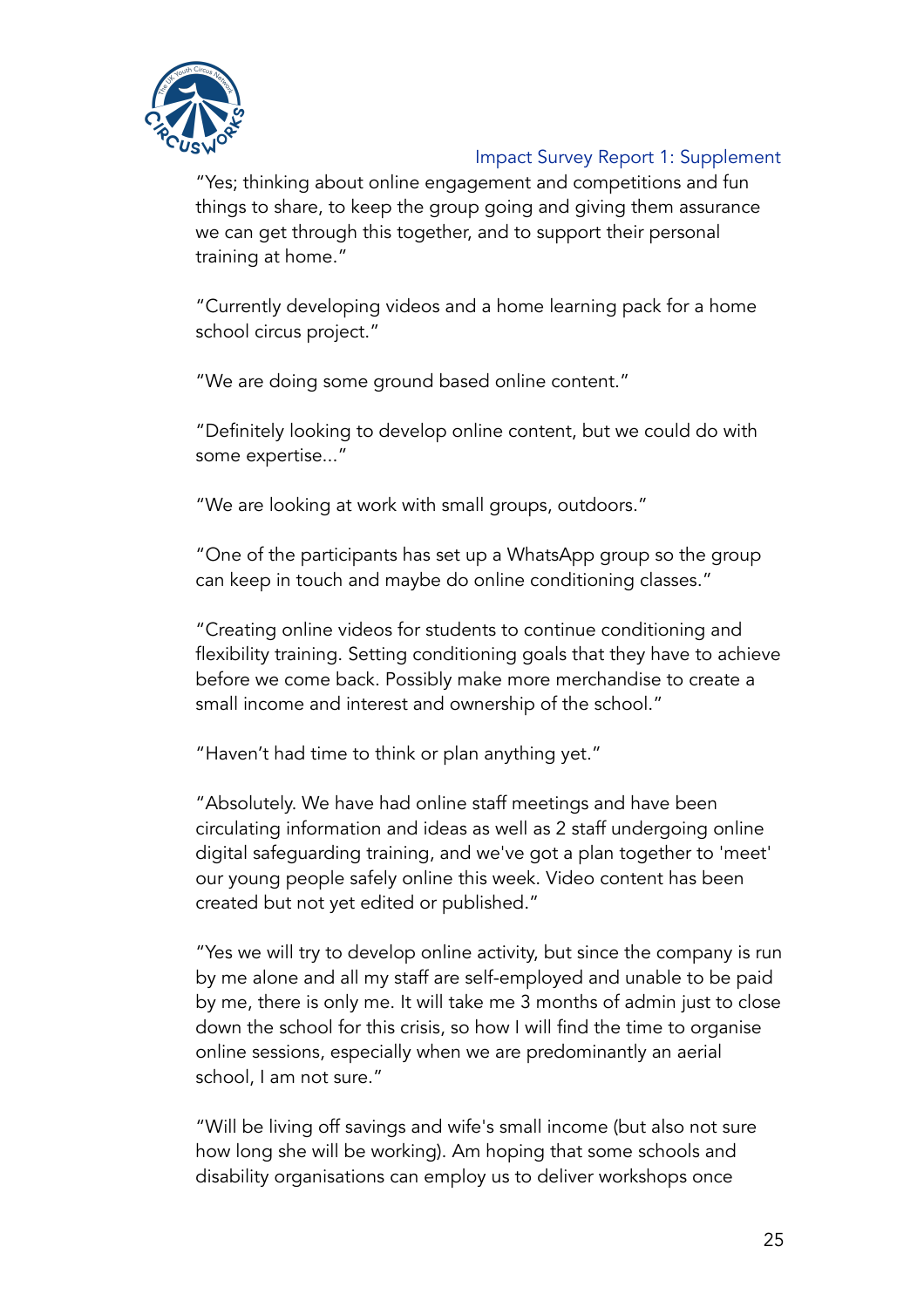

quarantine and social distancing are relaxed. Will be reading and working on my health, possibly trying to do repairing work on equipment. Sending ideas on circus at home to participants so that they can do something that's not schoolwork."

"We are looking at developing online classes, in strength and flexibility, but it's not really possible for aerial, which is our main activity. We have a private Facebook group for all our students and are sharing training videos, ideas etc."

"Live social media activities for or circus families at home in isolation."

"We've created online livestream classes, but we are in the process of looking at our bigger message and using this as an opportunity to understand what bigger social impact we can have."

## Final Comments

### Do you have any further comments?

"Thank you for taking the time to support the sector."

"Thanks for doing this."

"It is my personal belief that some of the highest quality art, theatre, dance, and literature has come out of some the darkest times of human history. I think that the children especially who are dealing with this crisis will need a creative outlet to be able to process what they've lived through. It is imperative that organisations and companies in the arts are protected during this time, to ensure that we are there to help them on the other side of this."

"It is true that with regular funding we are one of the lucky ones. The situation that freelancers and unfunded organisations find themselves in is so much more difficult, so if there's anything we can do to help, we'd be very happy to."

"We are so lucky to not be in debt or have loans, rent or a mortgage, otherwise the company and charity would fold."